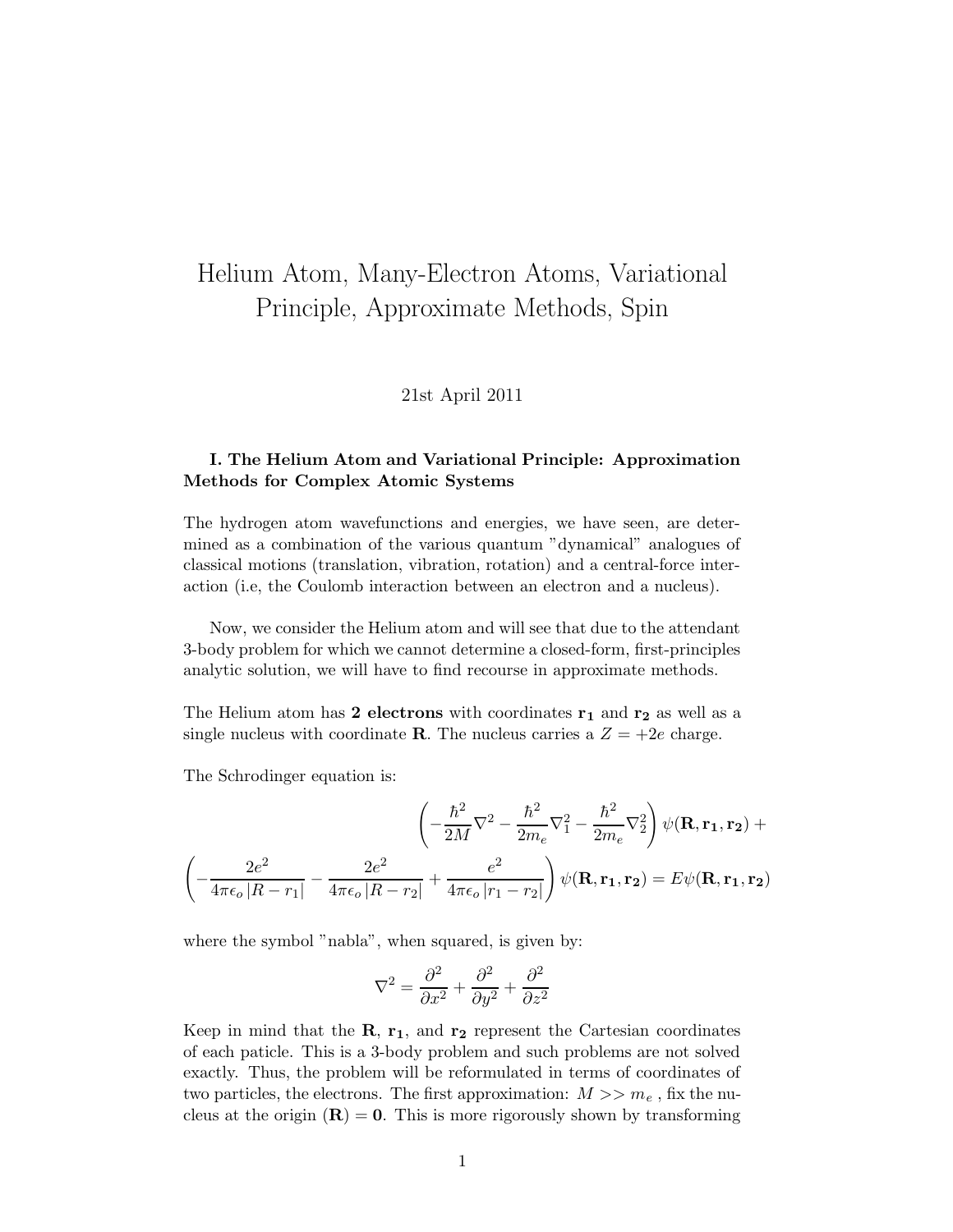the origin to the center of mass of the system. For the two electron-nucleus coordinates, this is much like what we have seen for the hydrogen atom electron-nucleus formulation from earlier discussion. Thus, the Schrodinger equation in relative variables is:

$$
\frac{\hbar^2}{2m_e} \left( -\nabla_1^2 - \nabla_2^2 \right) \psi(\mathbf{r_1}, \mathbf{r_2}) - \frac{2e^2}{4\pi\epsilon_o} \left( \frac{1}{r_1} + \frac{1}{r_2} \right) + \frac{e^2}{4\pi\epsilon_o \left| r_2 - r_1 \right|} \psi(\mathbf{r_1}, \mathbf{r_2}) = E\psi(\mathbf{r_1}, \mathbf{r_2})
$$

The  $\nabla^2$  terms represent the kinetic energy of the two electrons. The  $\frac{1}{r_1}$ and  $\frac{1}{r_2}$  terms represent the nucleus-electron Coulomb interaction. The last term on the left hand side of the equation represents the electron-electron repulsion taken as a Coulomb interaction based on the absolute value of the electron-electron separation.

NOTE: The electron-nucleus Coulomb interaction is a radially symmetric potential. It depends on the **radial** positions of the electrons from the nucleus taken as the origin. The electron-electron repulsion does not possess inherent symmetry (radial or otherwise). It depends on the absolute value of the separation between electrons.

Recall that the  $\nabla^2$ , representing the kinetic energy operator, in spherical polar coordinates is:

$$
\frac{1}{r_1^2}\frac{\partial}{\partial r_1}\left(r_1^2\frac{\partial}{\partial r_1}\right)+\frac{1}{r_1^2sin\theta_1}\frac{\partial}{\partial \theta_1}\left(sin\theta_1\frac{\partial}{\partial \theta_1}\right)+\frac{1}{r_1^2sin^2\theta_1}\frac{\partial^2}{\partial \phi_1^2}
$$

# The Independent Electron Approximation to Solving the Helium Atom Schrodinger Equation

If we neglect electron-electron repulsion in the Helium atom problem, we can simplify and solve the effective 2-body problem.

- Solve the relative motion problem (separate out the center of mass motion as we have seen earlier)
- Center of mass is assumed to be the nucleus; good approximation for heavier nuclei

The Hamiltonian is now:

$$
\hat{H} = (KE)_{e_1} + (KE)_{e_2} + V_{Ne_1} + V_{Ne_2}
$$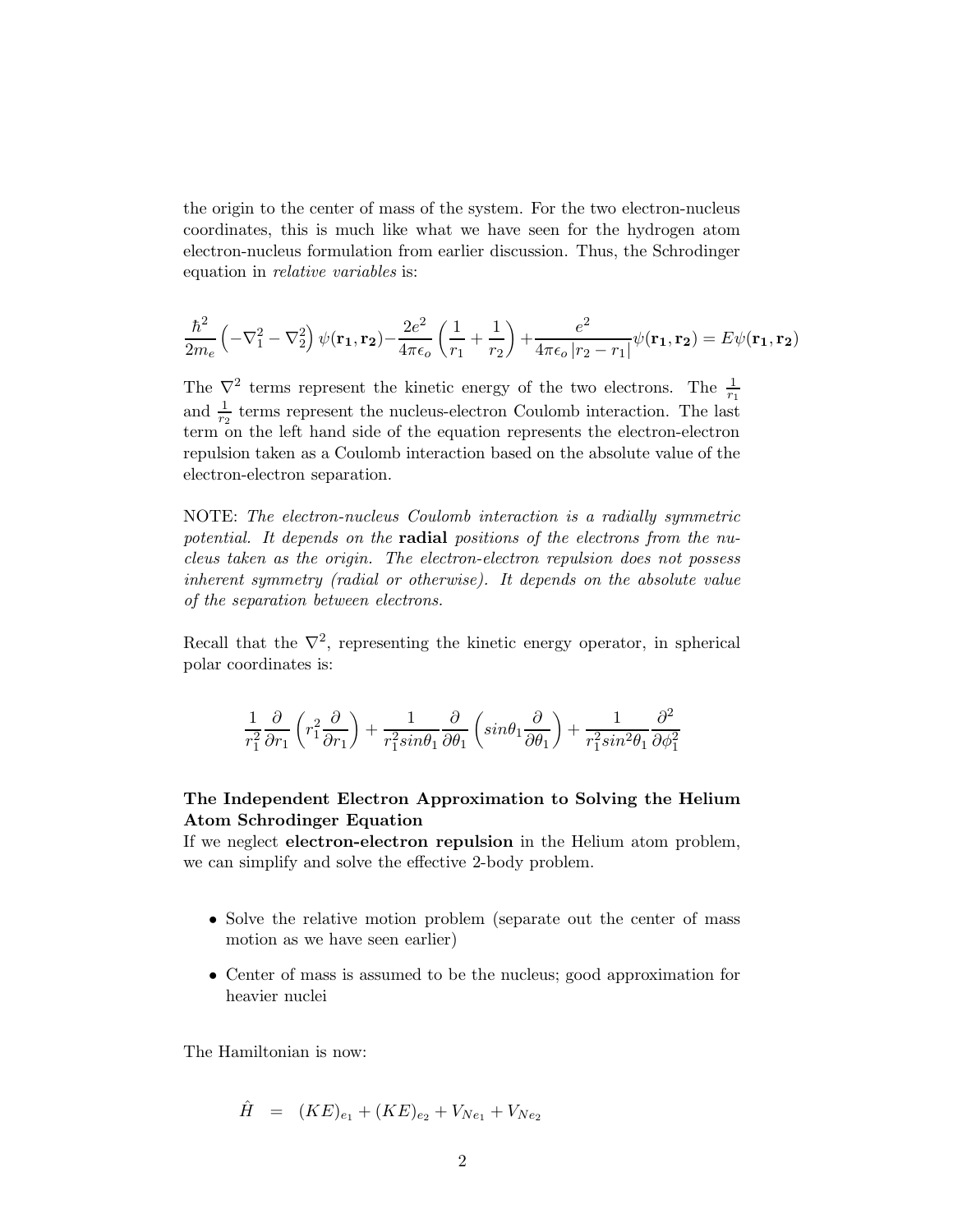$$
= \frac{\hbar^2}{2m_e} \left( -\nabla_1^2 - \nabla_2^2 \right) - \frac{2e^2}{4\pi\epsilon_o} \left( \frac{1}{r_1} + \frac{1}{r_2} \right)
$$
  
=  $\left( \frac{-\hbar^2}{2m_e} \nabla_1^2 - \frac{2e^2}{4\pi\epsilon_o} \left( \frac{1}{r_1} \right) \right) + \left( \frac{-\hbar^2}{2m_e} \nabla_2^2 - \frac{2e^2}{4\pi\epsilon_o} \left( \frac{1}{r_2} \right) \right)$   
=  $\hat{H}^1 + \hat{H}^2$ 

Under the independent electron approximation, if we take the total He atom wavefunction as a product of the individual electron wavefunctions (here approxmiated as hydrogen-like wavefunctions):

$$
\Psi(\mathbf{r}_1, \mathbf{r}_2) = \psi(\mathbf{r}_1)\psi(\mathbf{r}_2)
$$
\n
$$
\hat{H}\Psi(\mathbf{r}_1, \mathbf{r}_2) = \hat{H}_1\psi(\mathbf{r}_1)\psi(\mathbf{r}_2) + \hat{H}_2\psi(\mathbf{r}_1)\psi(\mathbf{r}_2)
$$
\n
$$
= E_1\psi(\mathbf{r}_1)\psi(\mathbf{r}_2) + E_2\psi(\mathbf{r}_1)\psi(\mathbf{r}_2)
$$
\n
$$
= (E_1 + E_2)\psi(\mathbf{r}_1)\psi(\mathbf{r}_2)
$$

This yields  $E = E_1 + E_2$ . Recal the hydrogen-like energies and wavefunctions are:

- $\Psi_{nlm}(\mathbf{r}) = R_{nl}(Zr/a_o)Y_{lm}(\theta, \phi)$  (Z=1 for hydrogen, Z=2 for helium)
- Energies are:  $E_n = -\frac{Z^2 E_h}{2}$ 2  $\frac{1}{n^2}$

Thus, approximate wavefunctions and energies for helium:

$$
\Psi n_1, l_1, m_1, n_2, l_2, m_2(\mathbf{r}_1, \mathbf{r}_2) = \Psi n_1, l_1, m_1(\mathbf{r}_1) \Psi n_2, l_2, m_2(\mathbf{r}_2)
$$

$$
E_{n_1, l_1, m_1, n_2, l_2, m_2} = -\frac{Z^2 E_h}{2} \left( \frac{1}{n_1^2} + \frac{1}{n_2^2} \right)
$$

How sound is the independent electron approximation (no electron-electron repulsion model)? We can compare the predicted ionization potentials with the exerimental values. The ionization potential is the energy required to extract an electron from an atom. For the Helium atom, this can be represented as an equation such as: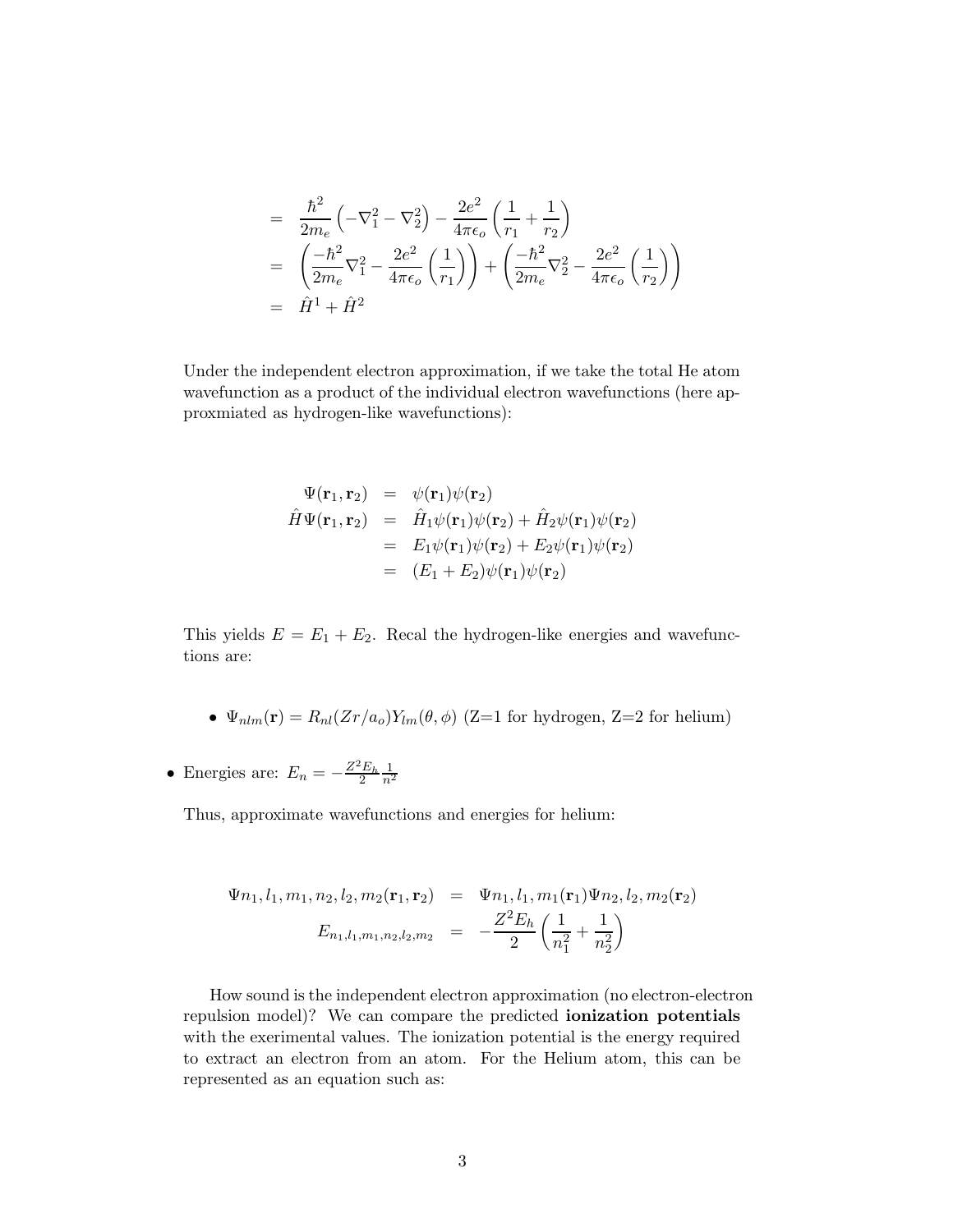$$
He \to He^+ + e^-
$$

The energy change associated is:

$$
\Delta E = E_{He,1s} - E_{He,(1s)^2}
$$
  
= -54.4eV - (-108.8eV) = 54.4eV  
= 24.6 eV *experiment*

The ground state energy for Helium can also be contrasted as:

$$
E^0 = E_{1s,1s} = -\frac{2^2 E_h}{2} \left( \frac{1}{1^2} + \frac{1}{1^2} \right)
$$
  
= -4E<sub>h</sub>  
= -108.8eV significantly too negative  
= -79 eV experiment

The experimental value for the ionization potential (from mass spectroscopic measurements) is 24.6 eV; so the independent electron approach entails significan error. Because the electrons are not allowed Coulombic repulsion, the energy required to remove a particular electron is higher than the experimental value. This is also validated by the much lower (and thus more attractive/favorable) ground state energy predicted by the independent electron model compared to experiment.

# Moving Beyond the Independent Electron Model: Perturbative and Variational Methods

Perturbation Theory

The Helium atom Hamiltonian, we recall, is:

$$
\hat{H} = \frac{\hbar^2}{2m_e} \left( -\nabla_1^2 - \nabla_2^2 \right) - \frac{2e^2}{4\pi\epsilon_o} \left( \frac{1}{r_1} + \frac{1}{r_2} \right) + \frac{e^2}{4\pi\epsilon_o |\mathbf{r}_2 - \mathbf{r}_1|}
$$
  
=  $\hat{H}^0 + \hat{H}^1$   $\left( \hat{H}^0 \psi^0 = E^0 \psi^0 \right)$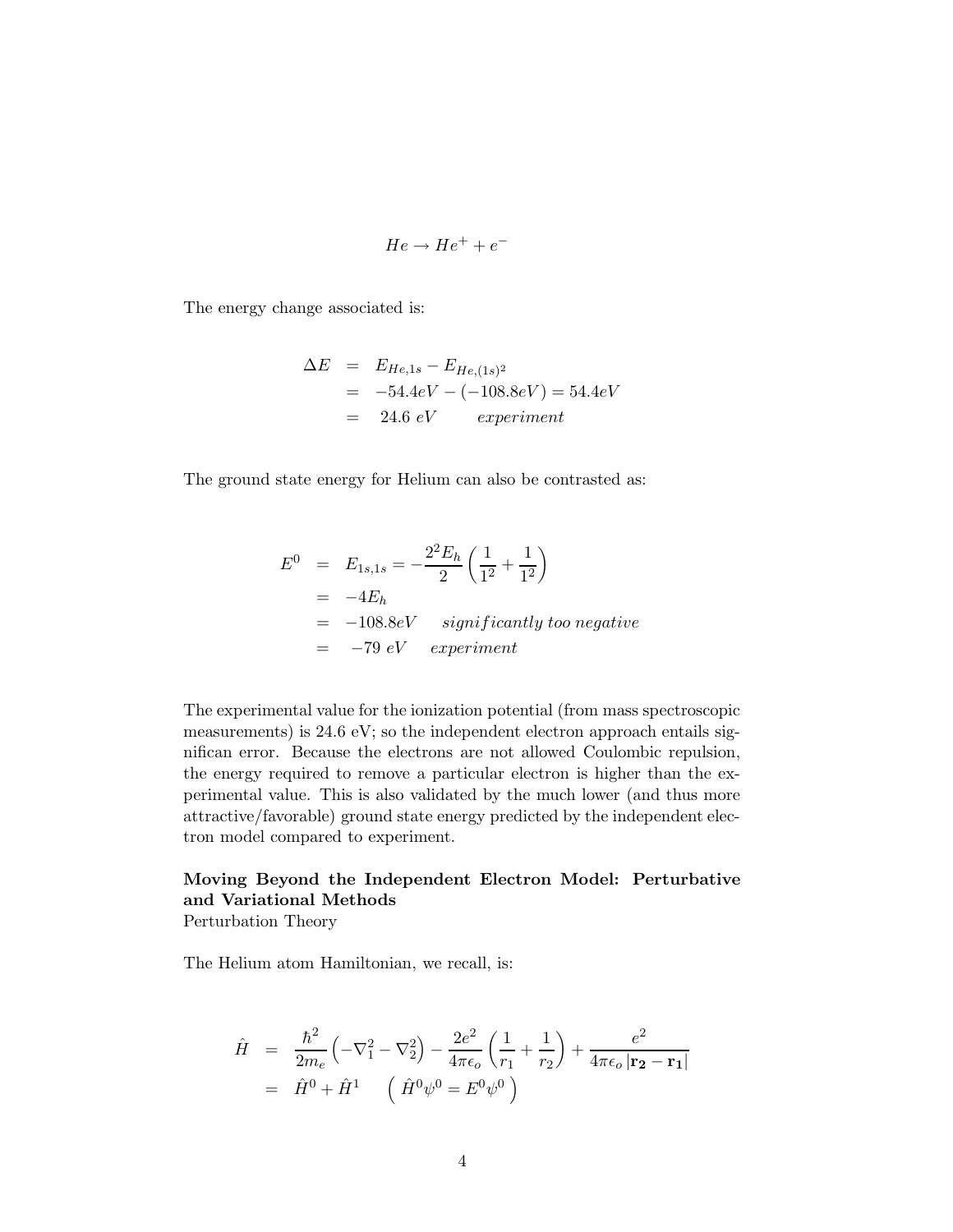We see that the electron-electron repulsion term can be treated as a "perturbation" to the independent electron Hamiltonian. In this sense, we can choose to define, develop, and include various orders of perturbative corrections to the energies and wavefunctions determined via exact solution of the independent-electron model. Though we are currently applying this to the problem of electron-electron repulsion, we will see later that modern advanced methods for electronic strucuture calculations employ perturbation methods to account for important electron correlation. For now, we concern ourselves with the development of perturbation theory and application to correct for two-body Coulomb repulsion in the Helium atom.

#### First Order Perturbation Theory

First, expand the total wavefunction up to first order contributions. The subscript "n" refers to any energy level in general (perturbation theory is capable of giving us energy levels and wavefunctions in addition to those for the ground state; as we will see below, variational approaches give us ground state information only):

$$
\psi_n = \psi_n^0 + \psi_n^1 \qquad \left( \int_{all \ space} \psi_n^{0*} \psi_n^1 d\tau = 0 \right)
$$

$$
E_n = E_n^0 + E_n^1
$$

$$
(\hat{H}^0 + \hat{H}^1) \left( \psi_n^0 + \psi_n^1 \right) = \left( E_n^0 + E_n^1 \right) \left( \psi_n^0 + \psi_n^1 \right)
$$

Expanding the expression:

$$
\hat{H}^{0}\psi_{n}^{0} + \hat{H}^{1}\psi_{n}^{0} + \hat{H}^{0}\psi_{n}^{1} + \hat{H}^{1}\psi_{n}^{1} = E_{n}^{0}\psi_{n}^{0} + E_{n}^{1}\psi_{n}^{0} + E_{n}^{0}\psi_{n}^{1} + E_{n}^{1}\psi_{n}^{1}
$$

The first terms on each side are equivalent. Last terms are approximated/assumed to be neglibly small–this is a perturbation energy and wavefunction. This leaves:

$$
\hat{H}^1 \psi_n^0 + \hat{H}^0 \psi_n^1 = E_n^1 \psi^0 + E_n^0 \psi_n^1
$$

Solve for  $\psi_n^1$  and  $E_n^1$ . Left multiply by  $\psi_n^{0*}$  and integrate:

$$
\int d\tau \psi_n^{0*} \hat{H}^1 \psi_n^0 + \int d\tau \psi_n^{0*} \hat{H}^0 \psi_n^1 = \int d\tau \psi_n^{0*} E_n^1 \psi_n^0 + \int d\tau \psi_n^{0*} E_n^0 \psi_n^1
$$

Since  $\hat{H}^0$  is Hermitian,  $\int d\tau \psi_n^{0*} \hat{H}^0 \psi_n^1 = \int d\tau \left(\hat{H}^0 \psi_n^0\right)^* \psi_n^1$ .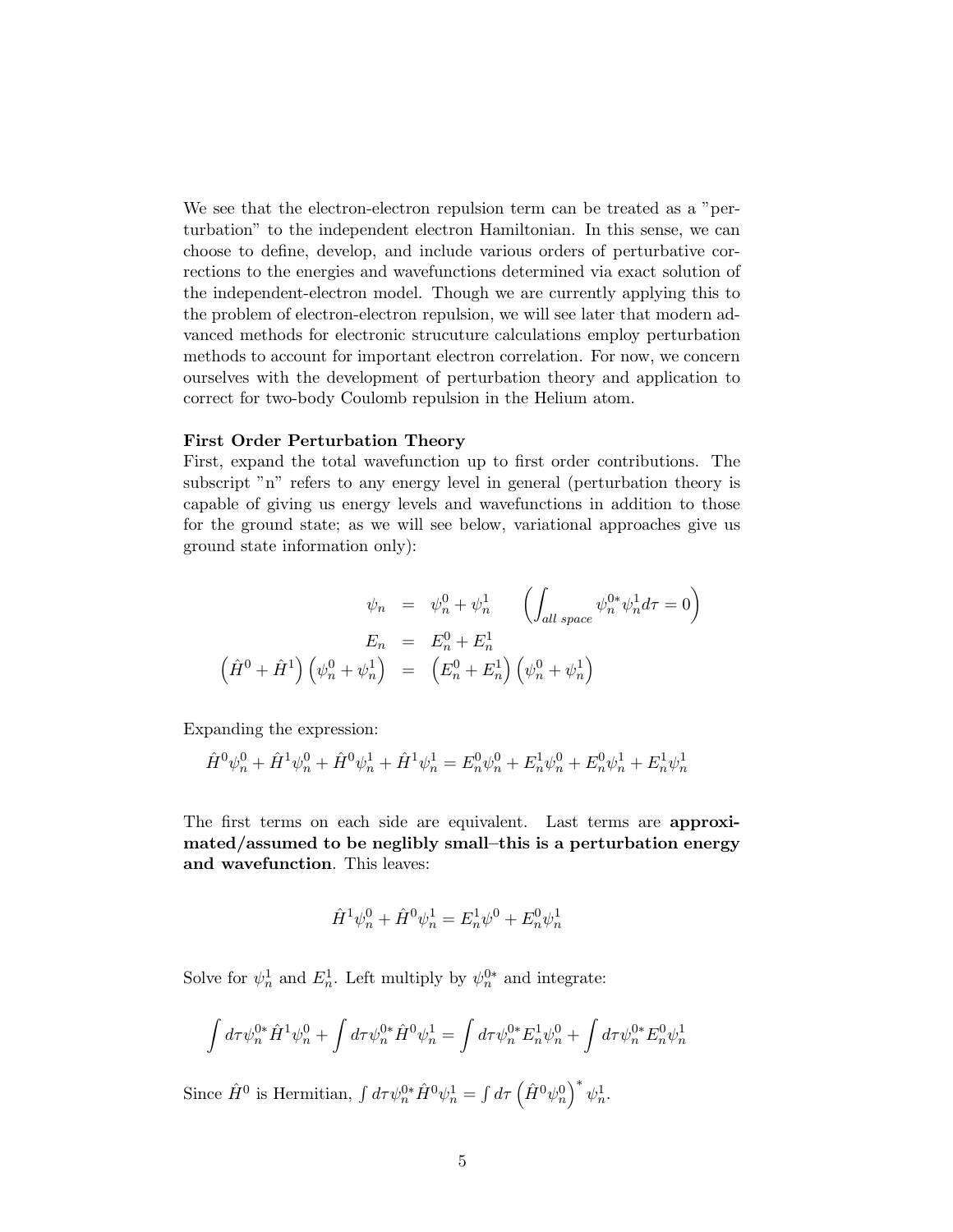$$
\int d\tau \psi_n^{0*} \hat{H}^1 \psi_n^0 + \int d\tau \psi_n^1 E_n^0 \psi_n^{0*} = E_n^0 \int d\tau \psi_n^{0*} \psi_n^1 + E_n^1
$$

Solving for  $E_n^1$ , the fist order perturbative correction to the independent electron energy level for helium gives:

$$
E^1_n \;\; = \;\; \int d\tau \psi^{0*}_n \hat{H}^1 \psi^0_n
$$

Expilcitly, this means,  $E_n = E_n^0 + E_n^1$ ; we have added a "small" perturbative correction to the reference independent electron energy for a given energy level,  $n!$ 

Now, what about the correction to the wavefunction? Let's recall:

$$
\hat{H}^1 \psi_n^0 + \hat{H}^0 \psi_n^1 = E_n^1 \psi^0 + E_n^0 \psi_n^1
$$

We will solve for  $\psi_n^1$  by expanding  $\psi_n$  as a linear combination of **unper**turbed wavefunctions as follows:

$$
\psi_n = \psi_n^0 + \sum_{j \neq n} a_{nj} \psi_j^0
$$

Left multiply by  $\psi_k^{0*}$  and integrate:

$$
\int d\tau \psi_k^{0*} \hat{H}^1 \psi_n^0 + \int d\tau \psi_k^{0*} \hat{H}^0 \psi_n^1 = \int d\tau \psi_k^{0*} E_n^1 \psi_n^0 + \int d\tau \psi_k^{0*} E_n^0 \psi_n^1
$$
  

$$
\int d\tau \psi_k^{0*} \hat{H}^1 \psi_n^0 + \int d\tau \psi_k^{0*} \hat{H}^0 \sum_{j \neq n} a_{nj} \psi_j^0 = \int d\tau \psi_k^{0*} E_n^1 \psi_n^0 + \int d\tau \psi_k^{0*} E_n^0 \sum_{j \neq n} a_{nj} \psi_j^0
$$
  

$$
\int d\tau \psi_k^{0*} \hat{H}^1 \psi_n^0 + \sum_{j \neq n} a_{nj} E_j^0 \int d\tau \psi_k^{0*} \psi_j^0 = E_n^1 \int d\tau \psi_k^{0*} \psi_n^0 + E_n^0 \sum_{j \neq n} a_{nj} \int d\tau \psi_k^{0*} \psi_j^0
$$
  

$$
a_{nk} (E_k^0 - E_n^0) = E_n^1 \int d\tau \psi_k^{0*} \psi_n^0 - \int d\tau \psi_k^{0*} \hat{H}^1 \psi_n^0
$$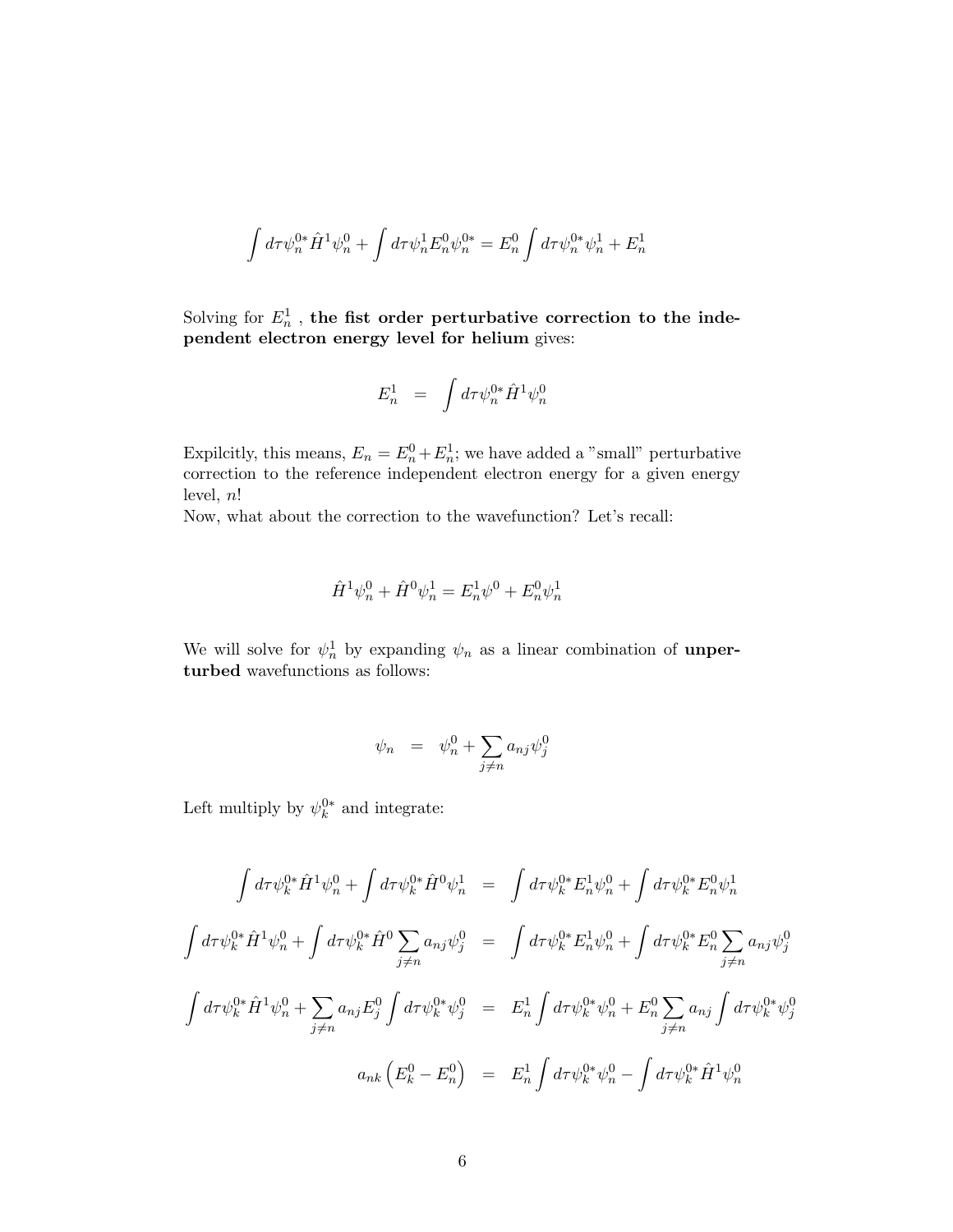Now, we consider two cases:

$$
k = n \quad \rightarrow \quad E_n^1 = \int d\tau \psi_n^{0*} \hat{H}^1 \psi_n^0
$$

$$
k \neq n \quad \rightarrow \quad a_{nk} = \frac{\int d\tau \psi_k^{0*} \hat{H}^1 \psi_n^0}{E_n^0 - E_k^0} \equiv \frac{\hat{H}_{kn}^1}{E_n^0 - E_k^0}
$$

Thus, the first order correction to the wavefuntion is:

$$
\psi_n = \psi_n^0 + \psi_n^1 = \psi_n^0 + \sum_{j \neq n} a_{nj} \psi_j^0
$$
  
= 
$$
\psi_n^0 + \sum_{j \neq n} \left( \frac{\hat{H}_{jn}^1}{E_n^0 - E_j^0} \right) \psi_j^0 = \psi_n^0 + \sum_{j \neq n} \left( \frac{\int d\tau \psi_j^{0*} \hat{H}^1 \psi_n^0}{E_n^0 - E_j^0} \right) \psi_j^0
$$

# Higher Order Corrections

For higher order corrections, energies and wavefunctions are expanded in like manner:

$$
\psi_n = \psi_n^0 + \psi_n^1 + \psi_n^2 \qquad E_n = E_n^0 + E_n^1 + E_n^2
$$

The second-order correction to the energy is thus determined to be (see other sources for derivation):

$$
E_n^2 = \int d\tau \psi_n^{0*} \hat{H}^1 \psi_n^1 = \int d\tau \psi_n^{0*} \hat{H}^1 \sum_{j \neq n} \frac{\hat{H}_{jn}^1}{E_n^0 - E_j^0} \psi_j^0
$$
  
= 
$$
\sum_{j \neq n} \frac{\hat{H}_{nj}^1 \hat{H}_{jn}^1}{E_n^0 - E_j^0}
$$

Helium Atom: First Order Perturbation Correction to Account for Electron-Electron Repulsion

From the above discussion, the first order correction to the ground state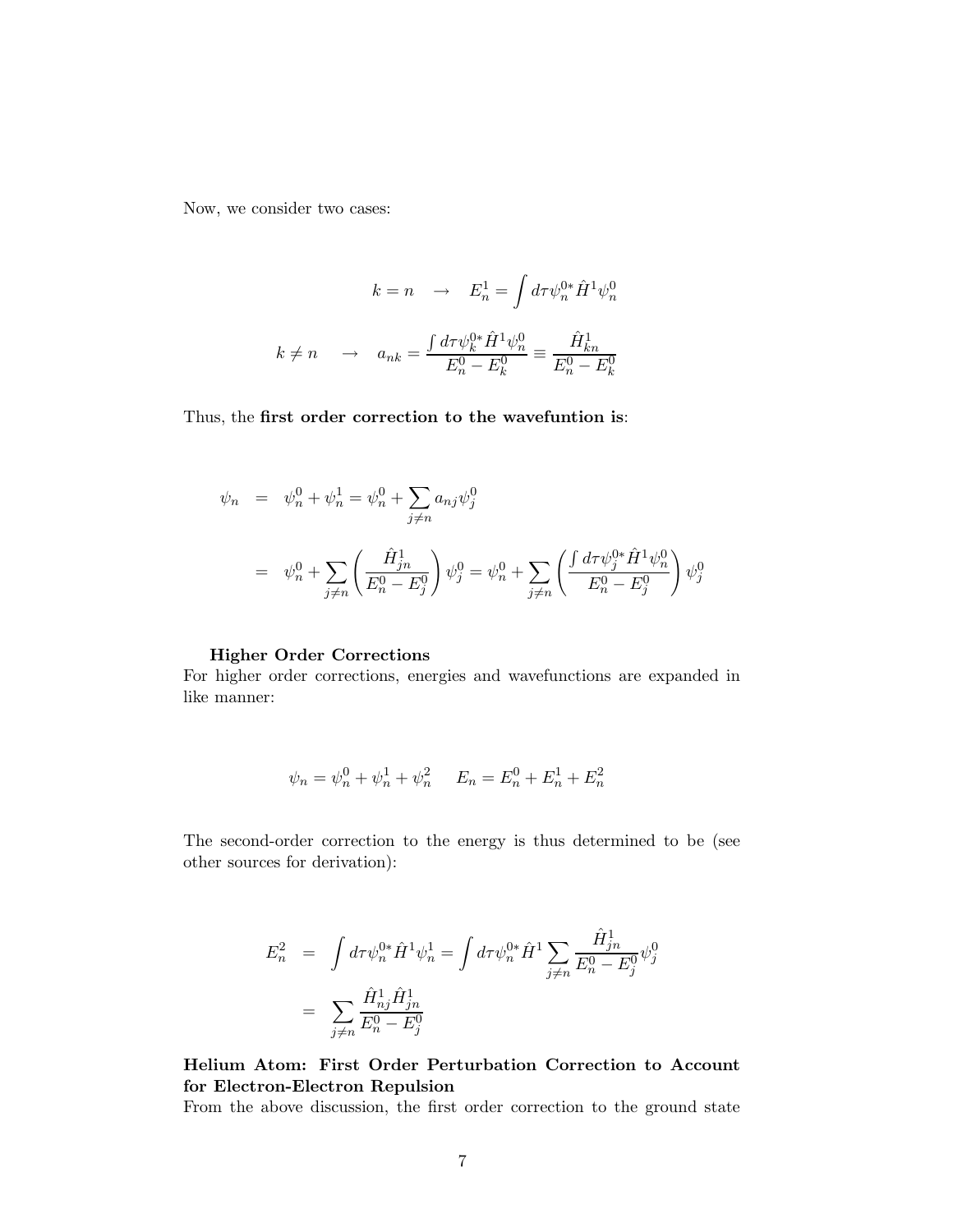energy of Helium is:

$$
E^1_n \;\; = \;\; \int d\tau \psi^{0*}_n \hat{H}^1 \psi^0_n
$$

If we assume an unperturbed wavefunction as the product of the 2 Helium electrons in 1s orbitals:

$$
\psi^0(\mathbf{r}_1, \mathbf{r}_2) = \phi_{1s}(\mathbf{r}_1) \text{phi}_{1s}(\mathbf{r}_2) = \left( \left( \frac{Z^3}{\pi} \right)^{1/2} \right)^2 e^{-Zr_1} e^{-Zr_2}
$$

$$
\hat{H}^1 = \frac{1}{r_{12}}
$$

$$
E_n^1 = \int d\tau \psi_n^{0*} \hat{H}^1 \psi_n^0 = \frac{Z^6}{\pi^2} \int d\tau e^{-Zr_1} e^{-Zr_2} \left(\frac{1}{r_{12}}\right) e^{-Zr_1} e^{-Zr_2}
$$
  
= 
$$
\frac{Z^6}{\pi^2} \int d\tau \frac{e^{-2Zr_1} e^{-2Zr_2}}{r_{12}} = \frac{5}{8} Z E_h
$$

Thus, the ground state energy with first order correction is :

$$
E_0 = E_0^0 + E_0^1 = -4E_h + \frac{5}{8}ZE_h = \frac{-11}{4}E_h = -74.8eV
$$

- $\bullet\,$  Neglect of electron-electron repulsion:  $E_0 =$  -108.8 eV
- $\bullet\,$  First order correction:  $E_0$  = -74.8 eV
- 13th order correction:  $E_0 = -79.01 \text{ eV}$
- Experiment:  $E =$  -79.0  $\rm eV$
- Perturbation theory results may be greater or less than the true energy, unlike variational results
- Perturbation, unlike variational theory, can be used to calculate any energy level, not just the ground state.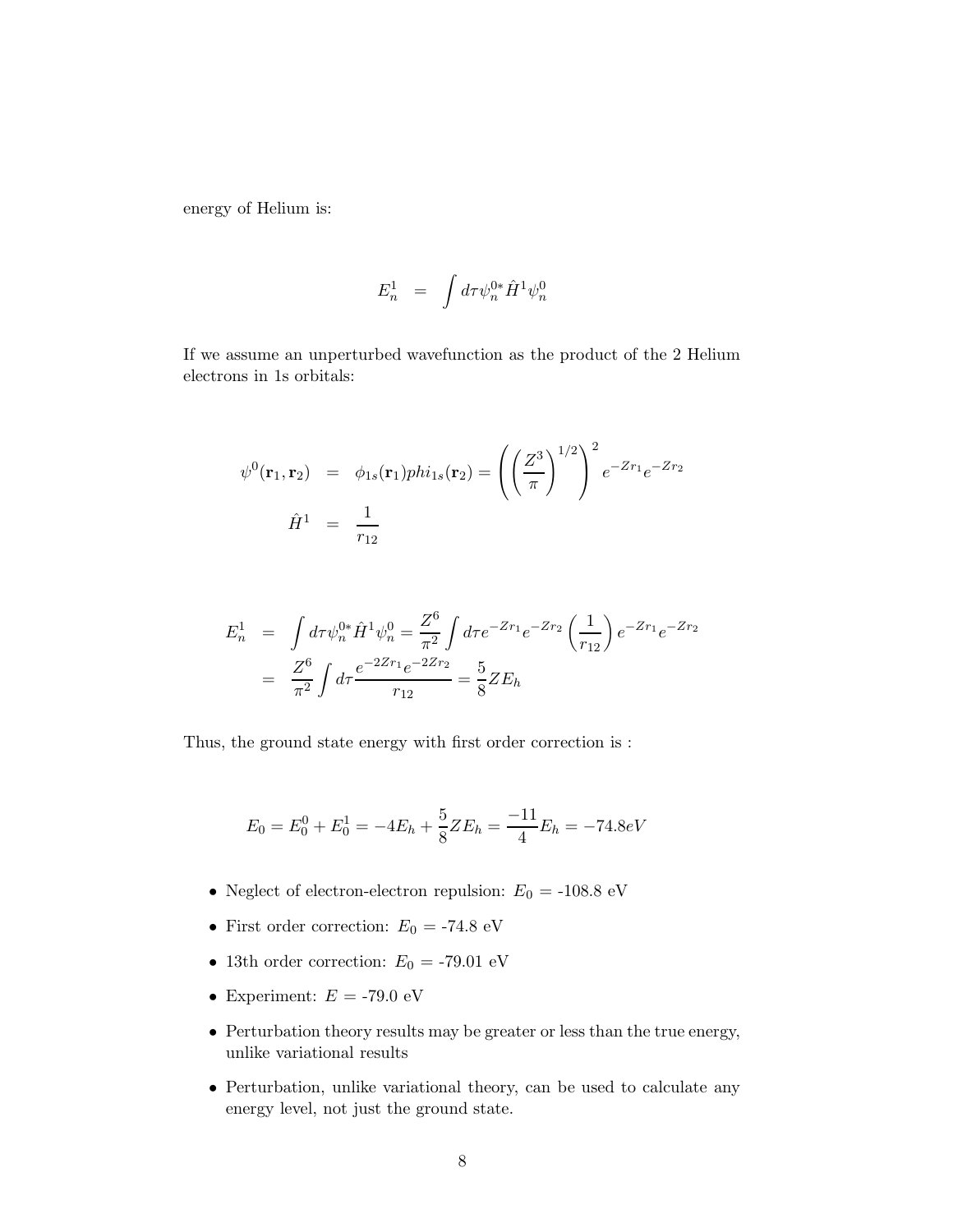## Some comments on the Many-Electron Problem: Coordinate dependence and correlation

Solving the Schrodinger equation for an N-electron atom means solving for a function of 3N coordinates. Such problems are treated numerically as we will see further below. Moreover, if we acknowledge that the individual electrons present differing environemnts (core versus valence eletrons), we can approxmiate the N-electron wavefunction (eigenfunction of Schrodinger equation) in terms of individual electron orbitals, each dependent on the coordinates of a single electron. This is the orbital approximation. The wavefunctions are written:

$$
\psi(\mathbf{r}_1, \mathbf{r}_2, \ldots, \mathbf{r}_n) = \phi_1(\mathbf{r}_1)\phi_2(\mathbf{r}_2)\phi_3(\mathbf{r}_3)\ldots\phi_n(\mathbf{r}_n)
$$

Each of the functions,  $\phi_n$ , is associated with an **orbital energy**,  $\epsilon_n$ . It is important to note that this form does not imply fully indepdent electrons, since, as will be evident, each electron's dynamics (and hance wavefunction) is governed by the effective field/potential of all the other electrons in the atom. The one-electron orbitals turn out to be well-approximated by the hydrogen-atom wavefunctions.

#### NOTE:

- Due to the electron-electron repulsion term in the He atom Hamiltonian not being spherically symmetric, the Schrodinger equation cannot be solved analytically. Numerical methods are applied along with approximations.
- One such approxmiation is the neglect of full electron-electron correlation (motion of electrons is correlated; electrons stay out of each other's way; correlation opposes repulsion, and thus contributes an energy-lowering influence).
- Advanced electron correlation methods are well-developed and routinely applied.

#### The Hartree Model

If we neglect, for the moment, any electron-electron correlation, then we can say that electron 1 can interact with the nucleus and a spatially averaged charge distribution due to elecron 2. The "physical" picture here is of electron 2 "smeared" out sphercially around the nucleus; thus, its charge density is also diffuse around the nucleus. The charge in a given volume element  $d\tau$  at a point around the nucleus is given by: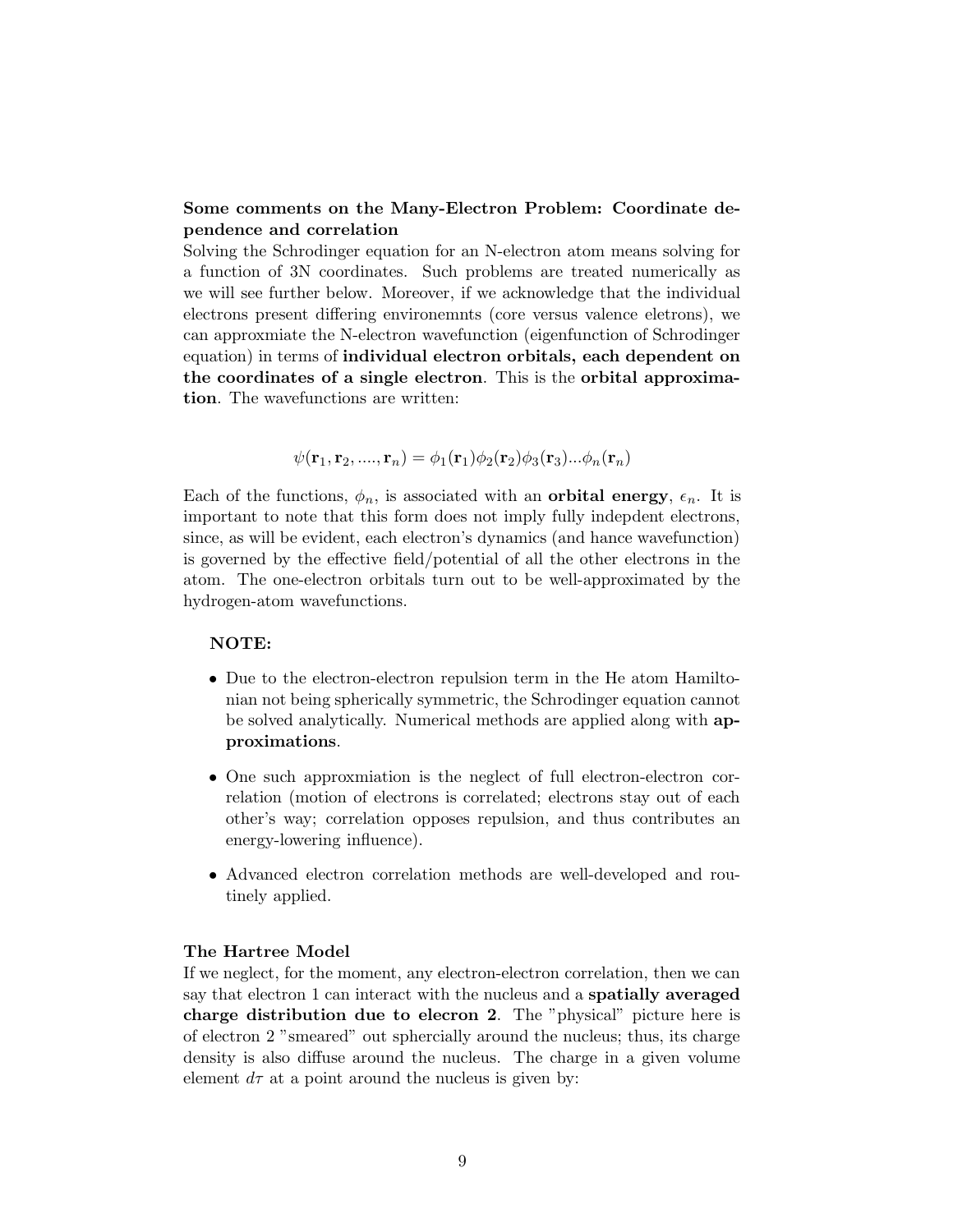$$
-e\phi^*({\bf r}_2)\phi({\bf r}_2)d\tau
$$

The effective potential that electron 1 interacts with now is determined by the electron-nucleus interaction and the interaction of electron 1 with the spherically symmetric (smeared out) charge distribution arising from a diffuse electron 2:

$$
V_1^{eff}(\mathbf{r}_1) = \frac{-2e^2}{4\pi\epsilon_o |\mathbf{r}_1|} + \int \phi_2^*(\mathbf{r}_2) \frac{e^2}{r\pi\epsilon_o |\mathbf{r}_1 - \mathbf{r}_2|} \phi_2(\mathbf{r}_2) d\mathbf{r}_2
$$

This model is the Hartree model and serves as a starting point for treating many-electron atoms.

Thus, for many-electron atoms, the approach to solving the Schrodinger Equation is:

# Note:

- Approxmiate the total wavefunction as a product of individual orbitals, each orbital depending on the coordinates of a single electron (reduce N-body problem to N one-body problems)
- The set of N equations is solved self-consistenly to obtain the oneelectron energies,  $\epsilon_i$  and orbitals  $\phi_i$ .
- The approach is approximate due to neglect of electron correlation.

#### Electron Spin: Extension to Intrinsic Angular Momentum

Discussion of angular momentum: spin does not arise naturally (using a non-relativistic formalism). Experimentally, spin is required to explain deflection of Ag atoms in a magnetic field (recall Stern-Gerlach experiment from chapter 17). Silver atoms are deflected in either one of two directions in a magnetic field oriented along the z-diretion of the lab frame of reference; the direction is either up or down. Consider:

- For an Ag atom to be deflected, it requires **non-zero total magnetic** moment and an associated non-zero total angular momentum
- Current in a loop of wire generates a magnetic field; the loop has a magnetic moment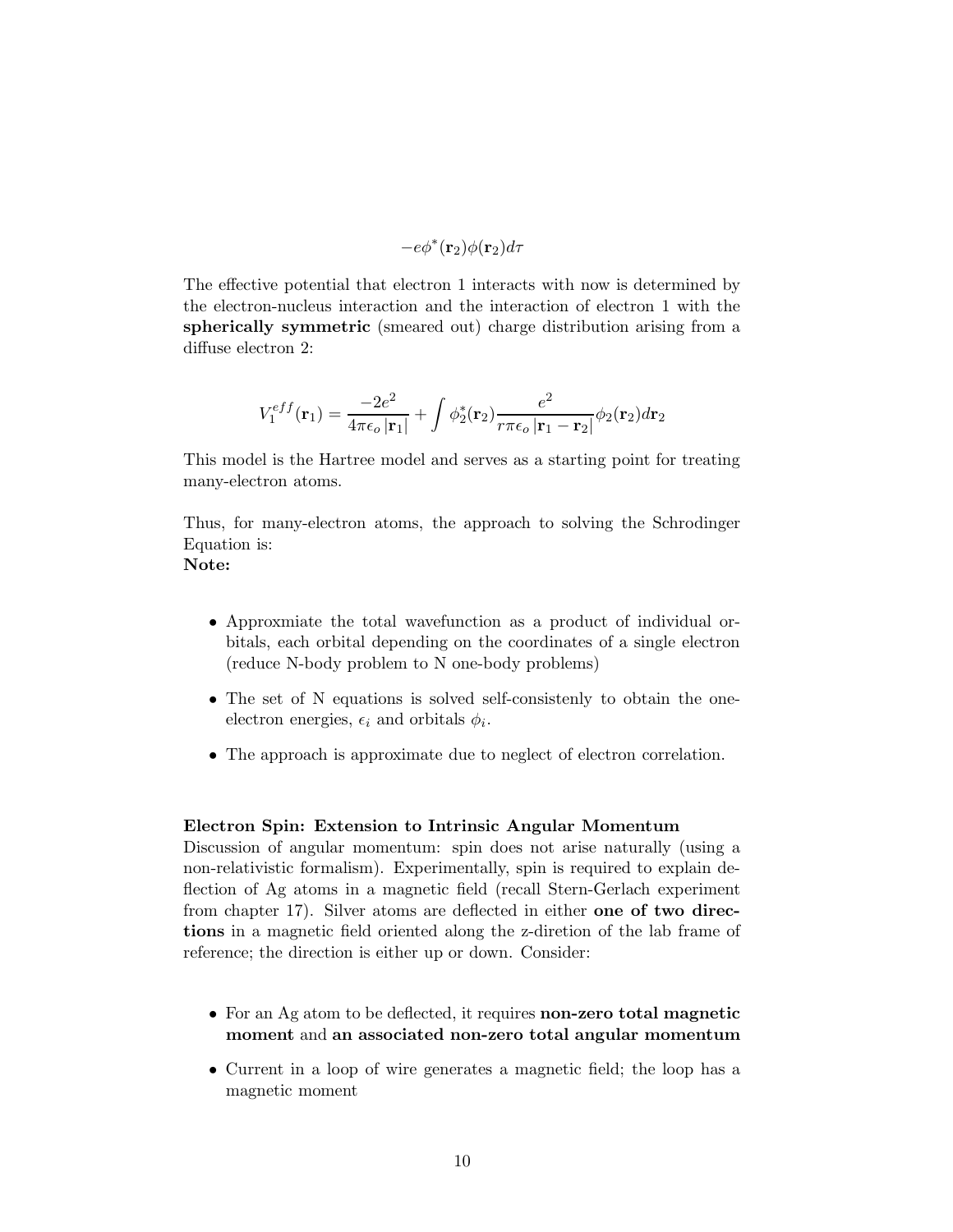- Ag atoms have a closed inner shell (no net angular momentum for closed shells; symmetry); outer valence electron, 5s must contain all magnetic moment.
- s-orbital has no angular momentum
- Thus, the 5s electron in Ag contains an intrinsic spin angular momentum; we associate this with spin. Spin is intrinsic since it is independent of environment; spin does not depend on  $r, \theta,$  and  $\phi$ .
- Note that this idea and picture of intrinsic particle spin is a convenient classical way of accounting for experiment.

Introduce spin angular momentum. (spin angular momentum operators)

- Spin operators:  $\hat{s}^2$  and  $\hat{s}_z$
- Spin wave functions:  $\alpha(\sigma)$  and  $\beta(\sigma)$
- $\sigma$  is 'some' coordinate we associate with intrinsic spin
- For electrons, spin quantum number:  $s = 1/2$  (associated with  $\hat{s}^2$ ),  $m_s$  (associated with  $\hat{s}_z$ ; takes on two values,  $m_s = 1/2$  and  $m_s = -1/2$ .

Spin angular momentum follows general angular momentum behavior as we discussed for orbital angular momentum.

$$
\hat{s}^2 \alpha(\sigma) = \hbar^2 s(s+1)\alpha(\sigma) = \frac{\hbar^2}{2} \left(\frac{1}{2} + 1\right) \alpha(\sigma)
$$
  

$$
\hat{s}^2 \beta(\sigma) = \hbar^2 s(s+1)\beta(\sigma) = \frac{\hbar^2}{2} \left(\frac{1}{2} + 1\right) \beta(\sigma)
$$
  

$$
\hat{s}_z \alpha(\sigma) = m_s \hbar \alpha(\sigma) = \frac{\hbar}{2} \alpha(\sigma)
$$
  

$$
\hat{s}_z \beta(\sigma) = m_s \hbar \beta(\sigma) = -\frac{\hbar}{2} \beta(\sigma)
$$

The orthonormality conditions are:

$$
\int \alpha(\sigma)^* \beta(\sigma) d\sigma = \int \beta(\sigma)^* \alpha(\sigma) d\sigma = 0
$$

$$
\int \alpha(\sigma)^* \alpha(\sigma) d\sigma = \int \beta(\sigma)^* \beta(\sigma) d\sigma = 1
$$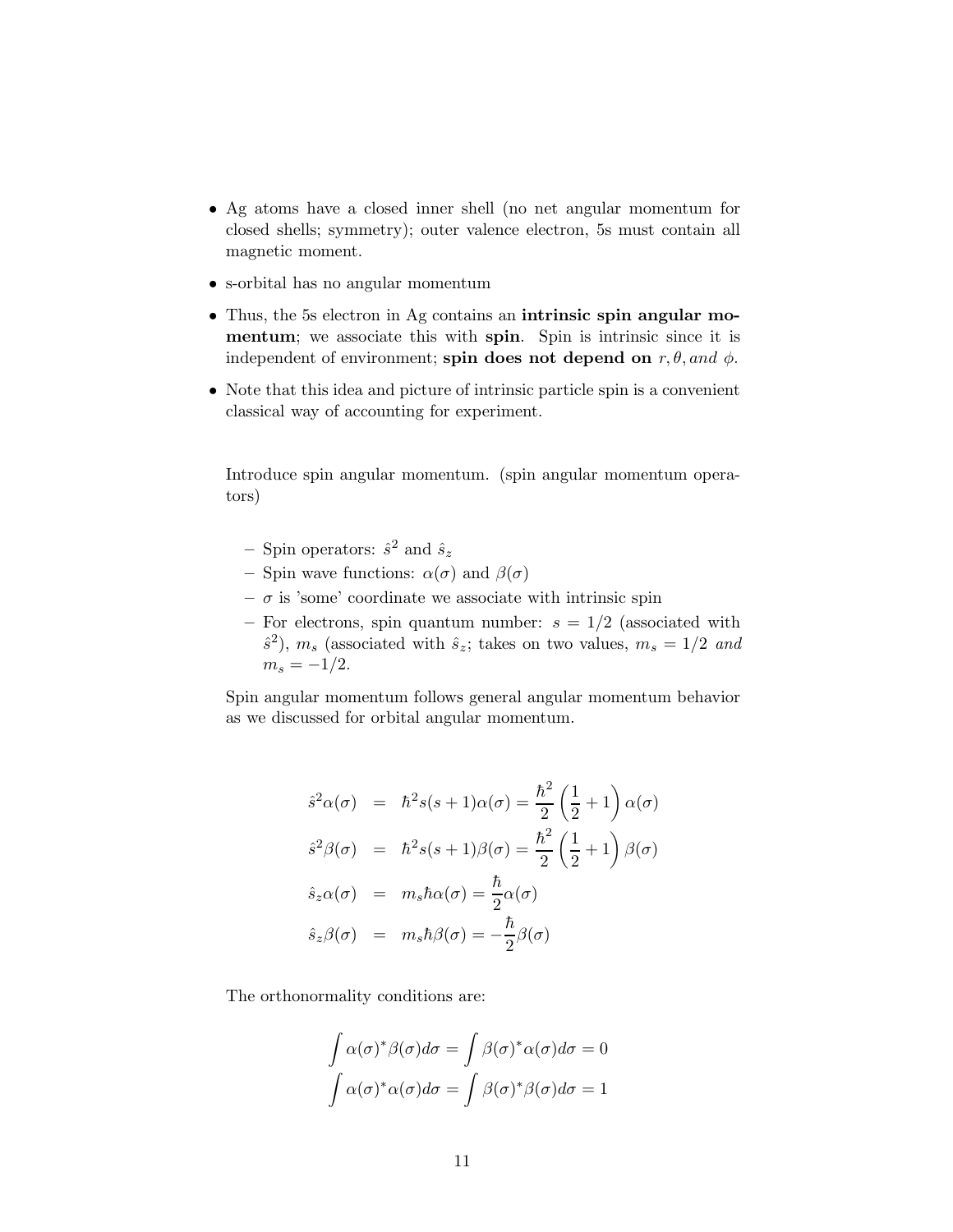Bear in mind that for electrons,  $s = \frac{1}{2}$  $\frac{1}{2}$  always, and that  $m_s = \pm \frac{1}{2}$  $\frac{1}{2}$ . The "up" spin is  $m_s = \frac{1}{2}$  $\frac{1}{2}$  and the "down" spin is  $m_s = -\frac{1}{2}$  $\frac{1}{2}$ .

With the introduction of spin, and the spin functions  $\alpha$  and  $\beta$ , we can write wavefunctions as:

$$
\psi(\mathbf{r}_1, \alpha) = \phi(\mathbf{r}_1)\alpha(\sigma_1) \tag{1}
$$

For the following discussions, the spin variable  $\sigma$  will be assumed implicitly, and we will only consider particle number subscripts for compactness.

#### Indistinguishability of Electrons and Pauli Exclusion

Electrons in an atom are indistinguishable for all practical purposes; on a macro scale, observables of an atomic system cannot change if we change the manner in which we "identify" (if possible) the individual electrons. Since we can consider that properties can be associated as averaged over electronic probability densities, i.e,  $\psi^* \psi = |\psi|^2$ , the following condition arises:

If:

$$
\psi^2(\mathbf{r}_1, \sigma_1, \mathbf{r}_2, \sigma_2) = \psi^2(\mathbf{r}_2, \sigma_2, \mathbf{r}_1, \sigma_1)
$$
  

$$
\psi(\mathbf{r}_1, \sigma_1, \mathbf{r}_2, \sigma_2) = \pm \psi(\mathbf{r}_2, \sigma_2, \mathbf{r}_1, \sigma_1)
$$

For fermions, the negative sign applies, and the wavefunction is said to be antisymmetric. For bosons, the positive sign applies and the wavefunctions are said to be **symmetric**. The nature of these particles is described by different statistics, from which the names arise (Fermi-Dirac for the former, and Bose-Einstein for the latter).

The implication of the previous relations is that for a Helium, the antisymmetric wavefunction becomes (recall 2 electrons must be accounted for):

$$
\psi = \phi_{1s}(\mathbf{r}_1)\alpha(1)\phi_{1s}(\mathbf{r}_2)\beta(2) - \phi_{1s}(\mathbf{r}_1)\beta(1)\phi_{1s}(\mathbf{r}_2)\alpha(2)
$$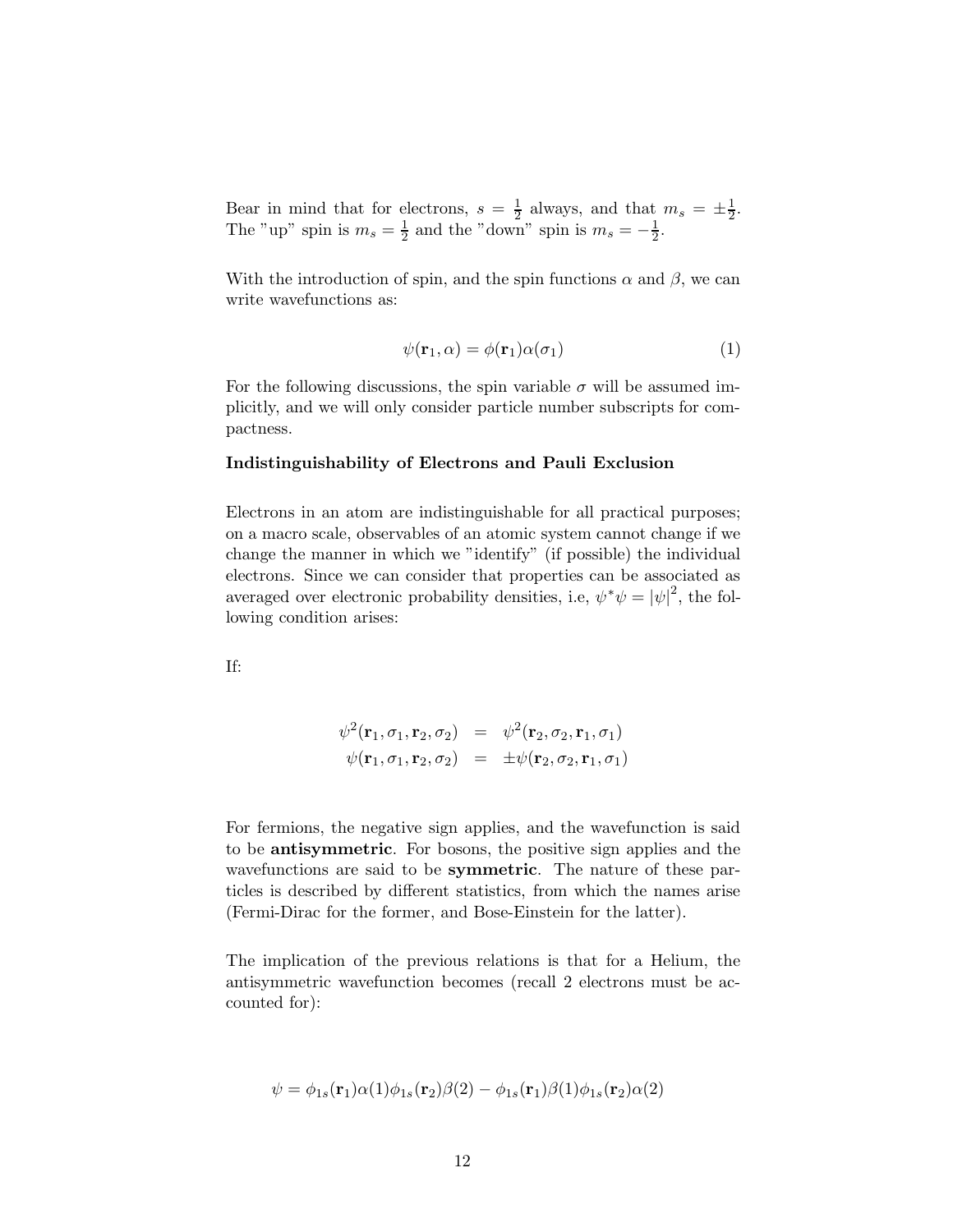Thus:

$$
\psi(\mathbf{r}_1,\sigma_1,\mathbf{r}_2,\sigma_2)=-\psi(\mathbf{r}_2,,\sigma_2,\mathbf{r}_1,\sigma_1)
$$

Pauli exclusion tells us that for two electrons in the same spatial orbital, the spins must be opposite (no two electrons share all four quantum numbers). This avoids distinguishing between the 2 electrons, and is antisymmetric with respect to interchange of identical particles.

A more compact (and standard) way to write such antisymmetric wavefunctions is in Slater Determinantal form:

$$
\Psi(\mathbf{r}_1, \sigma_1, \mathbf{r}_2, \sigma_2) = \frac{1}{\sqrt{2}} |\phi_{1s}(\mathbf{r}_1)\alpha(1)\phi_{1s}(\mathbf{r}_2)\beta(2) - \phi_{1s}(\mathbf{r}_2)\alpha(2)\phi_{1s}(\mathbf{r}_1)\beta(1)|
$$
  
\n
$$
= \frac{1}{\sqrt{2}} \begin{vmatrix} \phi_{1s}(\mathbf{r}_1)\alpha(1) & \phi_{1s}(\mathbf{r}_1)\beta(1) \\ \phi_{1s}(\mathbf{r}_2)\alpha(2) & \phi_{1s}(\mathbf{r}_2)\beta(2) \end{vmatrix}
$$

The Slater determinantal form is automatically antisymmetric with respect to interchange of any two rows or columns (corresponding to interchange of any two particles), hold for systems with greater than 2 electrons. The rows correspond to all the products of spatial and spin orbitals for a particular electron (i.e., the electron index does not change going across the rows of the determinant).

For  $N - electron$  systems, the Slater determinant is of the form (N electrons, thus N orbitals):

$$
\Psi(\mathbf{r}_1, \sigma_1, \mathbf{r}_2, \sigma_2, ..., \mathbf{r}_N, \sigma_N) = \frac{1}{\sqrt{N!}} \begin{vmatrix}\n\phi_1(\mathbf{r}_1)\alpha(1) & \phi_1(\mathbf{r}_1)\beta(1) & \dots & \phi_N(\mathbf{r}_1)\beta(1) \\
\phi_1(\mathbf{r}_2)\alpha(2) & \phi_1(\mathbf{r}_2)\beta(2) & \dots & \phi_N(\mathbf{r}_2)\beta(2) \\
\phi_1(\mathbf{r}_3)\alpha(3) & \phi_1(\mathbf{r}_3)\beta(3) & \dots & \phi_N(\mathbf{r}_3)\beta(3) \\
\vdots & \vdots & \vdots \\
\phi_1(\mathbf{r}_N)\alpha(N) & \phi_2(\mathbf{r}_N)\beta(N) & \dots & \phi_N(\mathbf{r}_N)\beta(N)\n\end{vmatrix}
$$

 $\overline{\phantom{a}}$  $\mathcal{L}$ I  $\overline{\phantom{a}}$  $\overline{\phantom{a}}$  $\overline{\phantom{a}}$  $\overline{\phantom{a}}$  $\overline{\phantom{a}}$  $\overline{\phantom{a}}$  $\overline{\phantom{a}}$  $\overline{\phantom{a}}$  $\mid$ 

where the  $\phi$  are the spatial orbitals and the  $\alpha$  and  $\beta$  are the spin orbitals.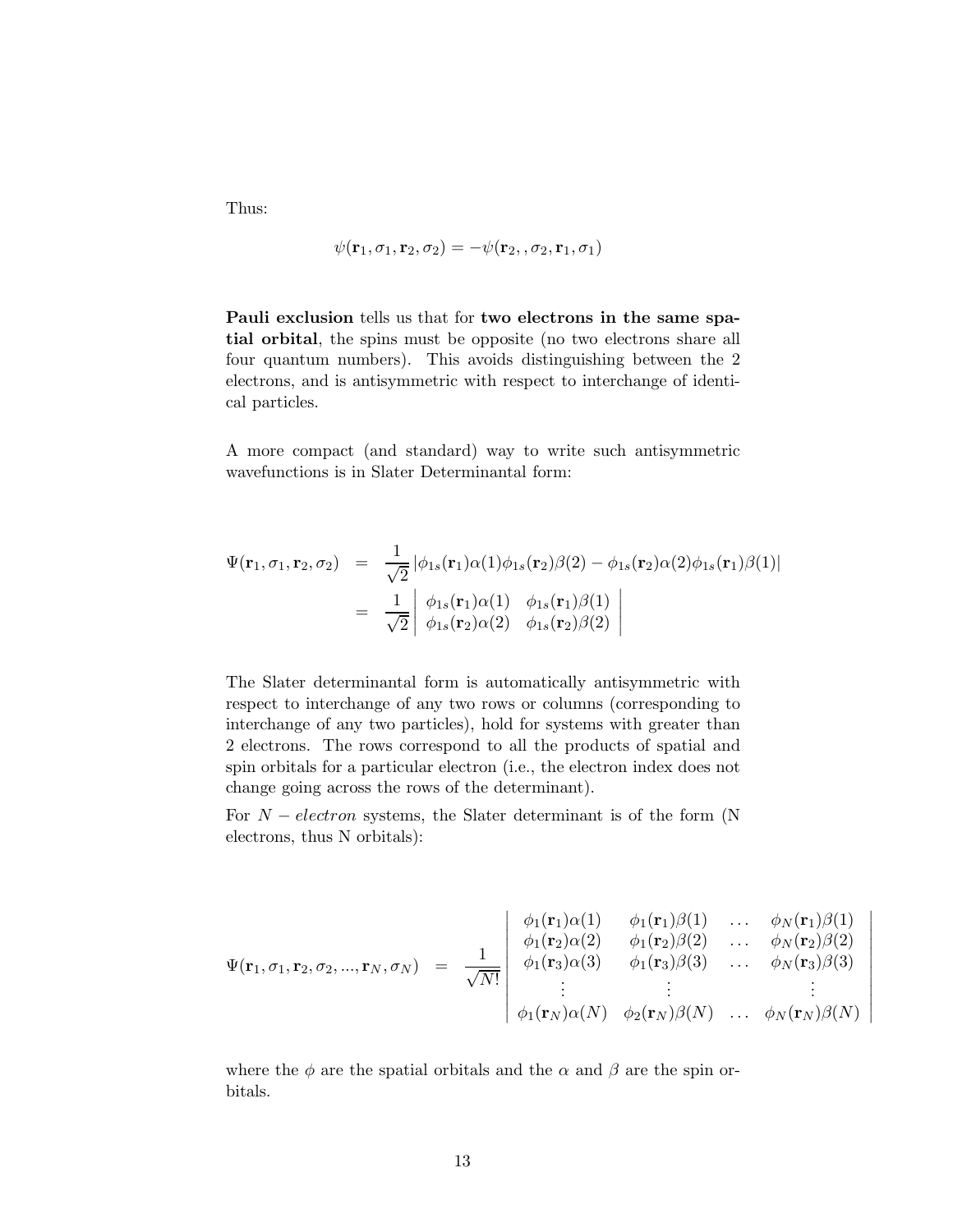For the Lithium atom, the Slater determinant for the ground state is:

$$
\Psi(\mathbf{r}_1,\sigma_1,\mathbf{r}_2,\sigma_2,\mathbf{r}_3,\sigma_3) = \frac{1}{\sqrt{3!}} \begin{vmatrix} 1s(\mathbf{r}_1)\alpha(1) & 1s(\mathbf{r}_1)\beta(1) & 2s(\mathbf{r}_1)\alpha(1) \\ 1s(\mathbf{r}_2)\alpha(2) & 1s(\mathbf{r}_2)\beta(2) & 2s(\mathbf{r}_2)\alpha(2) \\ 1s(\mathbf{r}_3)\alpha(3) & 1s(\mathbf{r}_3)\beta(3) & 2s(\mathbf{r}_3)\alpha(3) \end{vmatrix}
$$

 $\overline{\phantom{a}}$  $\overline{\phantom{a}}$  $\overline{\phantom{a}}$  $\overline{\phantom{a}}$  $\overline{\phantom{a}}$  $\overline{\phantom{a}}$  $\overline{\phantom{a}}$ 

 $\overline{\phantom{a}}$  $\overline{\phantom{a}}$  $\overline{\phantom{a}}$  $\overline{\phantom{a}}$  $\overline{\phantom{a}}$  $\overline{\phantom{a}}$  $\overline{\phantom{a}}$ 

or

$$
\Psi(\mathbf{r}_1, \sigma_1, \mathbf{r}_2, \sigma_2, \mathbf{r}_3, \sigma_3) = \frac{1}{\sqrt{3!}} \begin{vmatrix} 1s(\mathbf{r}_1)\alpha(1) & 1s(\mathbf{r}_1)\beta(1) & 2s(\mathbf{r}_1)\beta(1) \\ 1s(\mathbf{r}_2)\alpha(2) & 1s(\mathbf{r}_2)\beta(2) & 2s(\mathbf{r}_2)\beta(2) \\ 1s(\mathbf{r}_3)\alpha(3) & 1s(\mathbf{r}_3)\beta(3) & 2s(\mathbf{r}_3)\beta(3) \end{vmatrix}
$$

Finally, consider the caes of ground state Helium. Here the two electrons are in the same orbital and have different spin. Thus, the Slater Determinant for this case can be separated into its spatial and spin parts. The spin part is then the antisymmetric component of the wavefunction:

$$
\Psi(\mathbf{r}_1, \sigma_1, \mathbf{r}_2, \sigma_2) = \frac{1}{\sqrt{2}} 1s(\mathbf{r}_1) 1s(\mathbf{r}_2) [\alpha(1)\beta(2) - \alpha(2)\beta(1)]
$$

$$
= \frac{1}{\sqrt{2}} 1s(\mathbf{r}_1) 1s(\mathbf{r}_2) \begin{vmatrix} \alpha(1) & \beta(1) \\ \alpha(2) & \beta(2) \end{vmatrix}
$$

Bear in mind that this does not hold in general.

To summarize:

- Wavefunctions describing a many-electron system must change sign upon exchange of any two electrons (antisymmetry)
- Wavefunction is zero if all quantum numbers  $(n, l, m_l, m_s)$  of any two electrons are the same.
- Pauli Exclusion requires that a maximum of two electrons occupy any given orbital

#### Variational Method for Ground State

We can make use of the quantum mechanical postulate relating the expectation value of an observable, in this case the ground state energy,  $E_0$ , to arrive at a bounding value for the ground state energy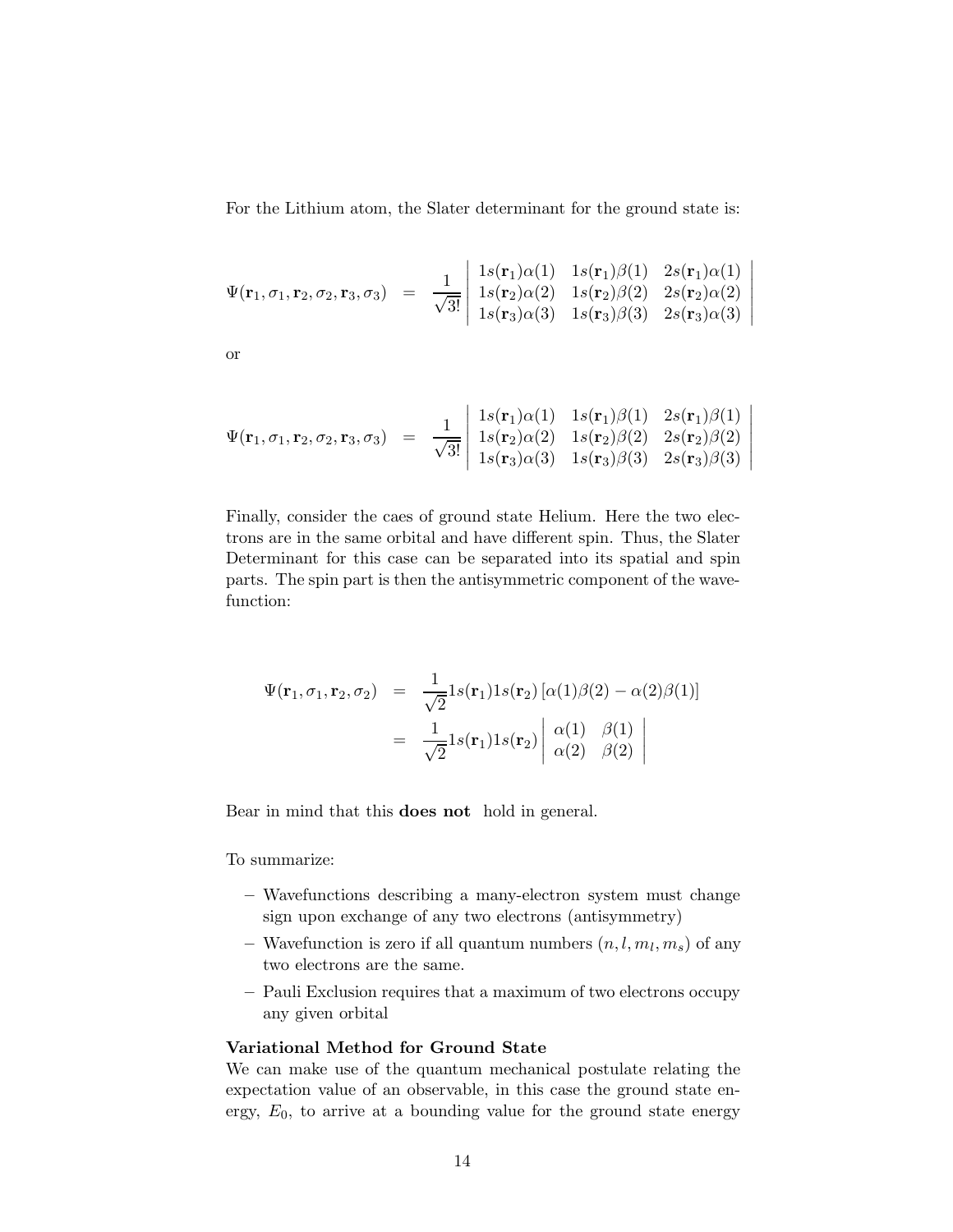and associated wavefunction.

Recall the relations:

$$
\hat{H}\psi_o = E_o \psi_o
$$
  

$$
\int \psi_o^* \hat{H} \psi_o d\mathbf{r} = \int \psi_o^* E_o \psi_o d\mathbf{r} = E_o
$$

 $\psi_o$  not known, so assume a trial funtion,  $\chi$ . Determine the expectation of the Hamiltonian,  $\hat{H}$  and define it to be the **Variational energy**, Evar.

$$
E_{var} = \frac{\int \chi^* \hat{H} \chi d\mathbf{r}}{\int \chi^* \chi d\mathbf{r}} = \int \chi^* \hat{H} \chi d\mathbf{r}
$$

The last equality assumes normaalization of the guess wavefunction,  $\chi$ .

The Variational Theorem states:

## $E_{var} \ge E_o$  for any choice of wavefunction  $\chi$

short "proof" of variational theorem. Begin by expanding the test wavefunction as a linear combination of orthonormal wavefunctions (recall idea of expansions of functions using orthonormal, complete basis functions):

$$
\chi=\sum_n a_n\psi_n
$$

$$
\int \chi^* \chi d\mathbf{r} = \sum_n |a_n|^2 = 1 \quad normalization
$$

The variational energy is:

$$
E_{var} = \int \chi^* \hat{H} \chi d\mathbf{r} = \sum_n |a_n|^2 E_n
$$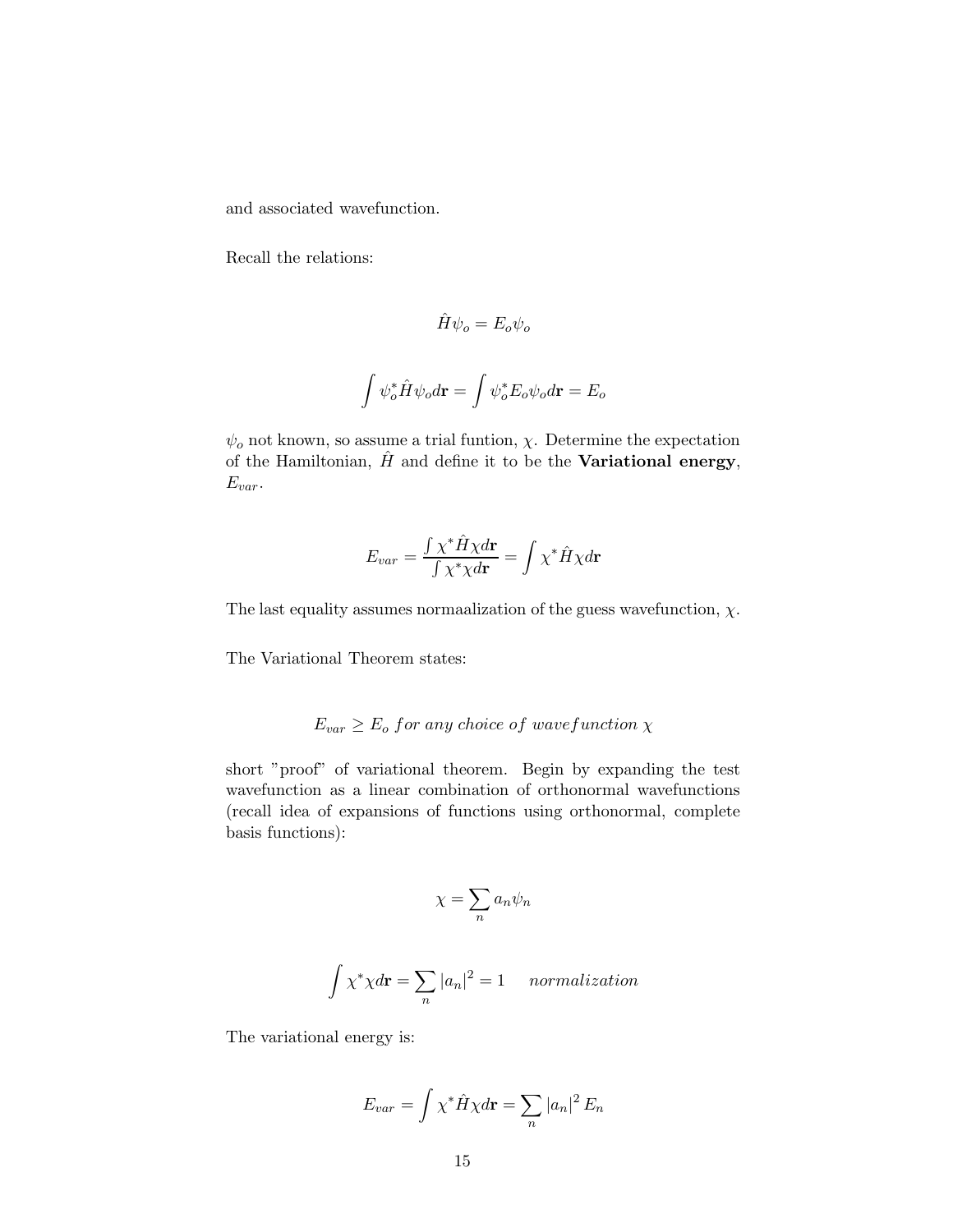Now, subtract the ground state energy, whatever that may be, from the approximate variational energy:

$$
E_{var} - E_o = \sum_n |a_n|^2 E_n - \sum_n |a_n|^2 E_o = \sum_n |a_n|^2 (E_n - E_o) \ge 0
$$

since all the individual energies must be equal to or greater than the ground state energy! Thus, as an approximation, one can posit several trial wavefunctions, determine the variational energy, and then optimize in the space of wavefunctions. No doubt, this is not the most efficient approach to determine a valid functional form, but such information is generally obtained from chemical intuition.

The variational method also requires that variational parameters appear in the formulation so as to allow optimization, as the following example shows.

The one-dimensional harmonic oscillator:

$$
\hat{H} = -\frac{\hbar^2}{2\mu} \frac{d}{dx^2} + \frac{kx^2}{2}
$$

Let's consider a trial wavefunction:

$$
\hat{H} = -\frac{\hbar^2}{2\mu} \frac{d}{dx^2} + \frac{kx^2}{2}
$$

Trial wavefunction:

$$
\chi = \left(\frac{\gamma}{\pi}\right)^{1/4} e^{-\gamma x^2/2}; \qquad \gamma \text{ variable (variational parameter)}
$$

$$
E_{var} = \int \chi^* \hat{H} \chi d\mathbf{r} = \left(\frac{\gamma}{\pi}\right)^{1/2} \int e^{-\gamma x^2/2} \left(-\frac{\hbar^2}{2\mu} \frac{d^2}{dx^2} + \frac{kx^2}{2}\right) e^{-\gamma x^2/2} dx
$$

$$
= -\frac{\hbar^2}{2\mu} \left(\frac{\gamma}{\pi}\right)^{1/2} \left[ \int_{-\infty}^{\infty} \gamma e^{-\gamma x^2} dx + \int_{-\infty}^{\infty} (\gamma x)^2 e^{-\gamma x^2} dx \right] + \frac{k}{2} \left(\frac{\gamma}{\pi}\right)^{1/2} \int_{-\infty}^{\infty} x^2 e^{-\gamma x^2} dx = \frac{\hbar^2 \gamma}{4\mu} + \frac{k}{4\gamma} \ge E_0
$$

Now, allow  $\gamma$  to **vary** and optimize  $E_{var}$ :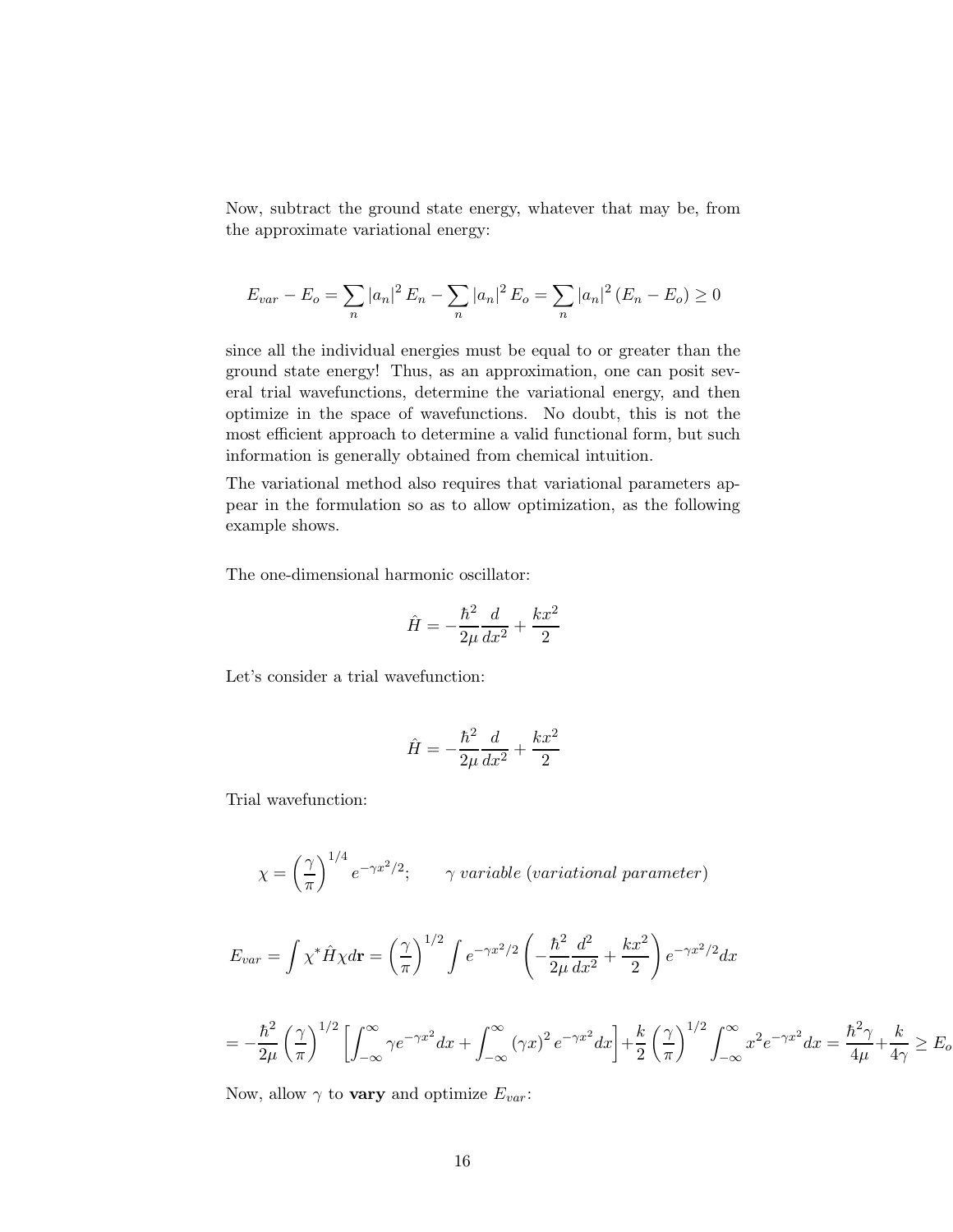$$
\frac{dE_{var}}{d\gamma} = \frac{\hbar^2}{4\mu} - \frac{k}{4\gamma^2} = 0
$$

$$
\gamma = \frac{(k\mu)^{1/2}}{\hbar} \equiv \alpha
$$

This leads, with no surprise, to the exact solutions to the 1-D H.O.

$$
\chi = \psi_o(x) = \left(\frac{\alpha}{\pi}\right)^{1/4} e^{-\alpha x^2/2} \quad \to \quad E_{var} = \frac{\hbar \omega}{2} = E_o
$$

Now, returning to the Helium atom, we can attempt to use the variational principle to determine appropriate wavefunctions and energies. Recall from earlier the Helium atom Hamiltonian operator:

$$
\frac{\hbar^2}{2m_e}(-\nabla_1^2 - \nabla_2^2)\psi(r_1, r_2) - \frac{2e^2}{4\pi\epsilon_o} \left(\frac{1}{r_1} + \frac{1}{r_2}\right) + \frac{e^2}{4\pi\epsilon_o |r_2 - r_1|}\psi(r_1, r_2) = E\psi(r_1, r_2)
$$

This can be rewritten in *atomic units* to arrive at:

$$
\hat{H}_{He} = -\frac{1}{2} \left( \nabla_1^2 + \nabla_2^2 \right) - 2 \left( \frac{1}{r_1} + \frac{1}{r_2} \right) + \frac{1}{|r_2 - r_1|}
$$

$$
E_{var} = \int \chi^* \hat{H} \chi d\mathbf{r}
$$

We can try a wavefunction that is a *product* of two hydrogenic 1s orbitals, each one included to represent the relative motion of the electron-nucleus system:

$$
\chi = \phi_{1s}^{\tilde{Z}}(\mathbf{r_1})\phi_{1s}^{\tilde{Z}}(\mathbf{r_2})
$$

Here, we roll a variational parameter,  $\tilde{Z}$  into our definition of the trial wavefunction:

$$
\phi_{1s}^{\tilde{Z}} = \frac{1}{\sqrt{\pi}} \left( \frac{\tilde{Z}}{a_o} \right)^{3/2} e^{-\tilde{Z}r/a_o} \quad (1 - electron \ H \ atom \ orbitals)
$$

 $\tilde{Z}$  is an effective charge representing a variational parameter. Our trial wavefunction now becomes: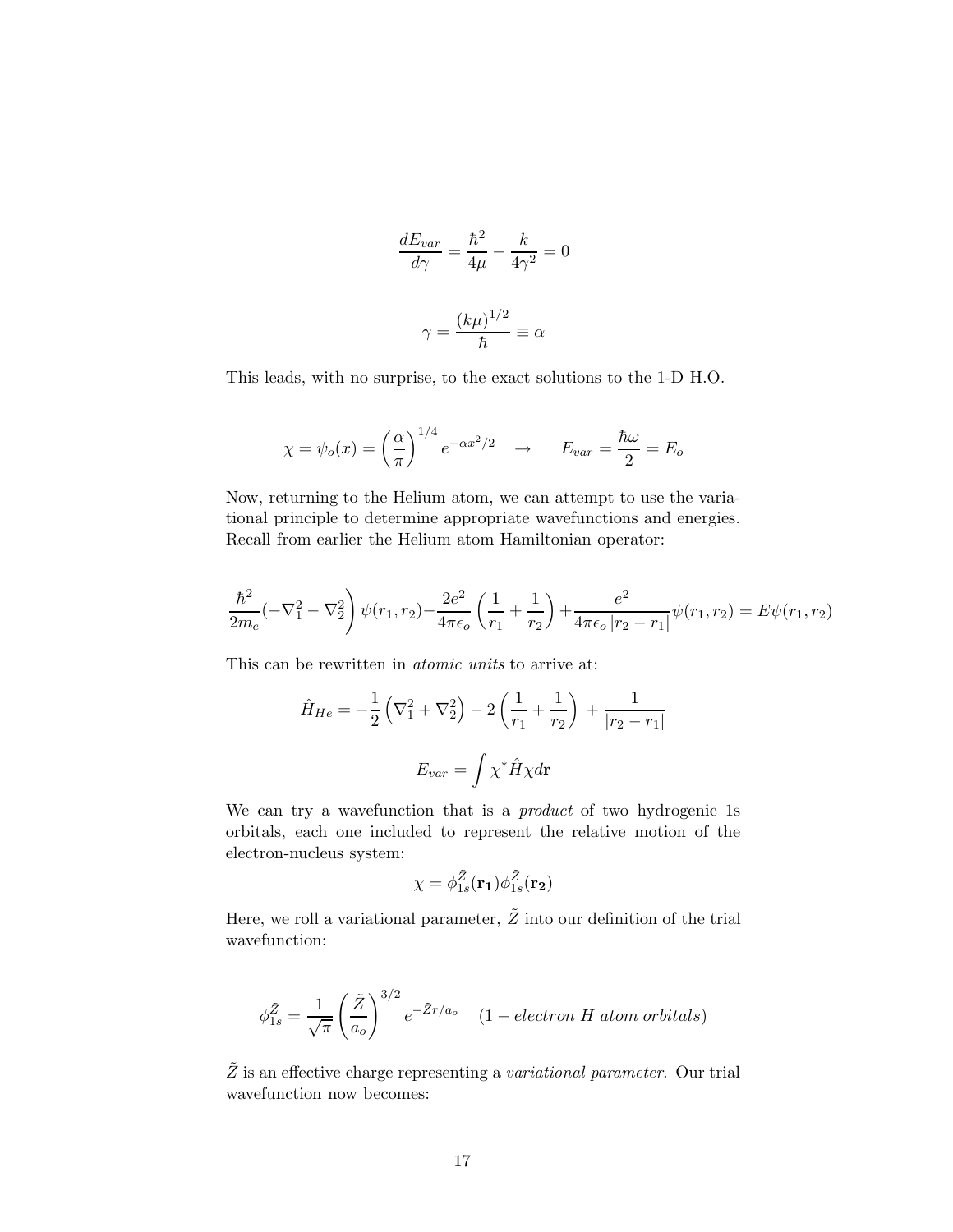$$
\chi(r_1, r_2) = \left(\frac{\tilde{Z}^3}{\pi}\right)^{1/2} e^{\frac{-\tilde{Z}r_1}{a_o}} \left(\frac{\tilde{Z}^3}{\pi}\right)^{1/2} e^{\frac{-\tilde{Z}r_2}{a_o}}
$$

The variational energy is:

$$
E_{var} = \frac{\tilde{Z}^6}{\pi} \int e^{\frac{-\tilde{Z}r_1}{a_o}} e^{\frac{-\tilde{Z}r_2}{a_o}} \left[ \frac{-1}{2} \left( \nabla_1^2 + \nabla_2^2 \right) - 2 \left( \frac{1}{r_1} + \frac{1}{r_2} \right) + \frac{1}{r_{12}} \right] e^{\frac{-\tilde{Z}r_1}{a_o}} e^{\frac{-\tilde{Z}r_2}{a_o}} d\tau
$$

$$
= E_{var}(\tilde{Z}) = \tilde{Z}^2 - \frac{27}{8} \tilde{Z}
$$

$$
\frac{dE_{var}(\tilde{Z})}{d\tilde{Z}} = 2\tilde{Z} - \frac{27}{8} = 0 \qquad \tilde{Z} = \frac{27}{16} < 2 = -77.5 \, \text{eV}
$$

The variational approximation gives reasonable results, but keep in mind that the effective nuclear charge is no longer 2, but less.

#### The Hartree-Fock Self-Consistent Field Method

Let's now consider the Hartree-Fock approach to solving the manyelectron atom Schrodinger wave equation. We discuss this approach as it is the starting point for modern computational electronic structure methods. The method, along with many of the approximations and mathematical/physical insights and observations required to employ them, made possible what are today considered "off-the-shelf" canned computational chemistry software packages. Work continues to refine, innovate, and bring advanced theoretical approaches to these methods.

A general approach to Hartree-Fock Methods Based on the Helium Atom

To solve the Schrodinger equation, we must first assume some functional form of the wavefunction. As discussed above, the orbital approximation within which the total wavefunction is written as a product of individual atomic orbitals (each orbital depends on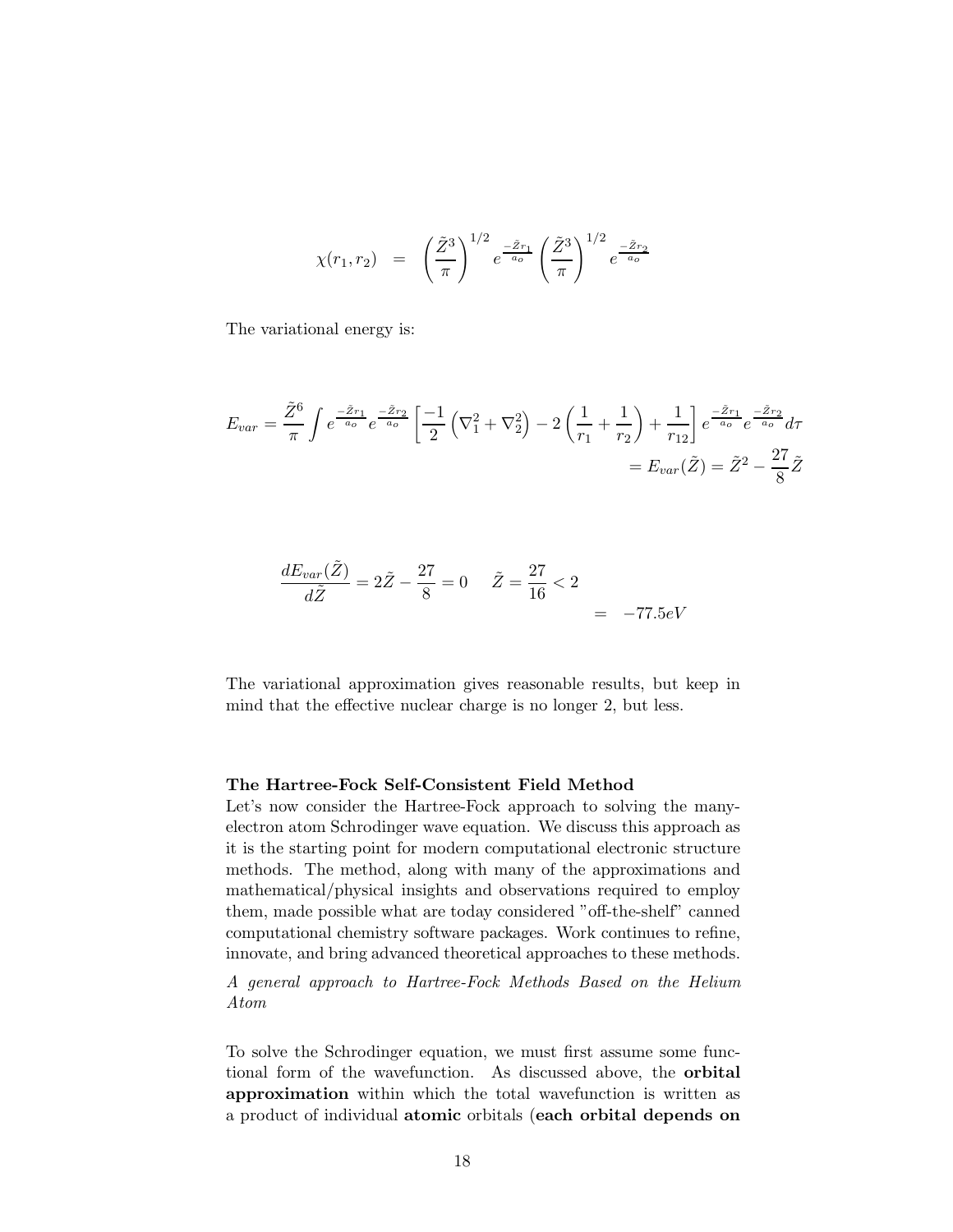the coordinates of a single electron and each orbital is associated with a unique orbital energy). This effectively transforms the problem into an independent electron problem, with the caveat that the "independence" is not strict; the individal electrons feel an effective potential from the other electrons as discussed above.

$$
\chi(\mathbf{r}_1,\mathbf{r}_2)=\phi(\mathbf{r}_1)\phi(\mathbf{r}_2)
$$

Since we don't know yet what these orbitals may look like (though we can guess that they will be much like the hydrogenic orbital wavefunctions) we can label these individual orbitals as  $\phi^{HF}(\mathbf{r}_1), \phi^{HF}(\mathbf{r}_2)$ . These are the Hartree-Fock orbitals. We can also solve for the orbital energies in a variational manner; this suggests that the orbitals we use will incorporate a variational parameters. In practice, it is the radial portion of the Hartree-Fock orbitals that differ from the standard hydrogenic orbitals. The radial components incorporate an "effective nuclear charge" as opposed to the actual nuclear charge of a many-electron atom. This effective charge attempts to capture the shielding effect of other electrons on the particular electron in a given orbital. The effective charge is usually referred to as  $\zeta$ .

If we interpret the charge density of electron 2 as:

$$
e\phi^*(\mathbf{r}_2)\phi(\mathbf{r}_2) = e |\phi(\mathbf{r}_2)|^2
$$

we can write an effective potential for electron 1 by integrating the Coulomb interaction over the charge density of electron 2. This is the Coulomb potential felt by electron 1 averaged over all positions of electron 2, weighted by the charge density:

$$
U_1^{eff}(\mathbf{r}_1) = e^2 \int \phi^*(\mathbf{r}_2) \frac{1}{r_{12}} \phi(\mathbf{r}_2) d\mathbf{r}_2
$$

This is known as the central field approximation or the central force problem. Now we can write an effective Hamiltonian and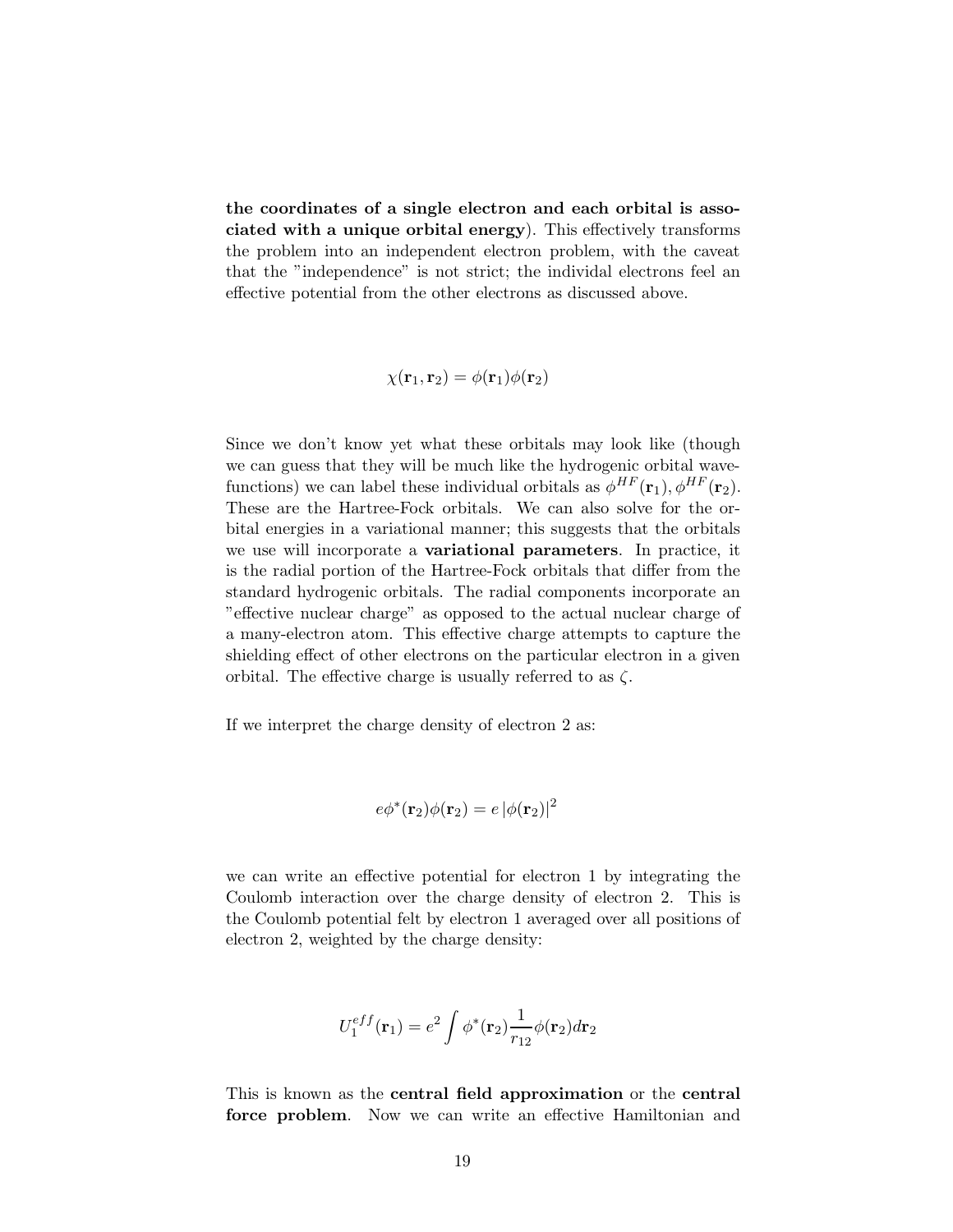single-electron Schrodinger equation for electron 1 as:

$$
\hat{H}_1^{eff}(\mathbf{r}_1) = -\frac{1}{2}\nabla_1^2 - \frac{Z}{r_1} + U_1^{eff}(\mathbf{r}_1)
$$

$$
\hat{H}_1^{eff}(\mathbf{r}_1)\phi^{HF}(\mathbf{r}_1) = \epsilon_1\phi^{HF}(\mathbf{r}_1)
$$

Note that these are written in terms of coordinates of a single electron!. It is evident, however, that we are still not completely absolved from knowing anything about electron 2, since we need the distrubition function (probability density) of electron 2 to construct the effective potential for electron 1. Likewise, for a many-electron problem, we would need information on all other electrons to solve this one-electron problem. The approach thus requires a self-consistent approach as outlined below.

- Start with trial wavefunction,  $\phi(\mathbf{r}_2)$
- Use  $\phi(\mathbf{r}_2)$  to calculate  $U_1^{eff}$  $\mathbf{f}_{1}^{e_{JJ}}(\mathbf{r}_{1})$  $* U_1^{eff}$  $\epsilon_{1}^{eff}({\bf r}_1)=e^2\int \phi^*({\bf r}_2)\frac{1}{r_1}$  $\frac{1}{r_{12}}\phi(\mathbf{r}_{2})d\mathbf{r}_{2}$
- Solve Schrodinger Eqn. for electron 1

\* 
$$
\hat{H}_1^{eff}(\mathbf{r}_1) = -\frac{1}{2}\nabla_1^2 - \frac{Z}{r_1} + U_1^{eff}(\mathbf{r}_1)
$$
  
\n\*  $\hat{H}_1^{eff}(\mathbf{r}_1)\phi^{HF}(\mathbf{r}_1) = \epsilon_1\phi^{HF}(\mathbf{r}_1)$ 

- Use  $\phi(\mathbf{r}_1)$  to calculate  $U_1^{eff}$  $\mathbf{f}_{1}^{e_{JJ}}(\mathbf{r}_{2})$ 

\* 
$$
U_2^{eff}(\mathbf{r}_2) = e^2 \int \phi^*(\mathbf{r}_1) \frac{1}{r_{12}} \phi(\mathbf{r}_1) d\mathbf{r}_1
$$

– Solve Schrodinger Eqn. for electron 2

\* 
$$
\hat{H}_2^{eff}(\mathbf{r}_2) = -\frac{1}{2}\nabla_2^2 - \frac{Z}{r_2} + U_2^{eff}(\mathbf{r}_2)
$$
  
\n\*  $\hat{H}_2^{eff}(\mathbf{r}_2)\phi^{HF}(\mathbf{r}_2) = \epsilon_2\phi^{HF}(\mathbf{r}_2)$ 

 $-$  Continue iteration until SELF-CONSISTENT results for  $\phi^{HF}({\bf r}_1)$ and  $\phi^{HF}(\mathbf{r}_2)$  are obtained, i.e., wavefunctions don't change from one iteration to the next.

We now have the solution to the full Schrodinger equation as:

$$
\chi(\mathbf{r}_1,\mathbf{r}_2)=\phi^{HF}(\mathbf{r}_1)\phi^{HF}(\mathbf{r}_2)
$$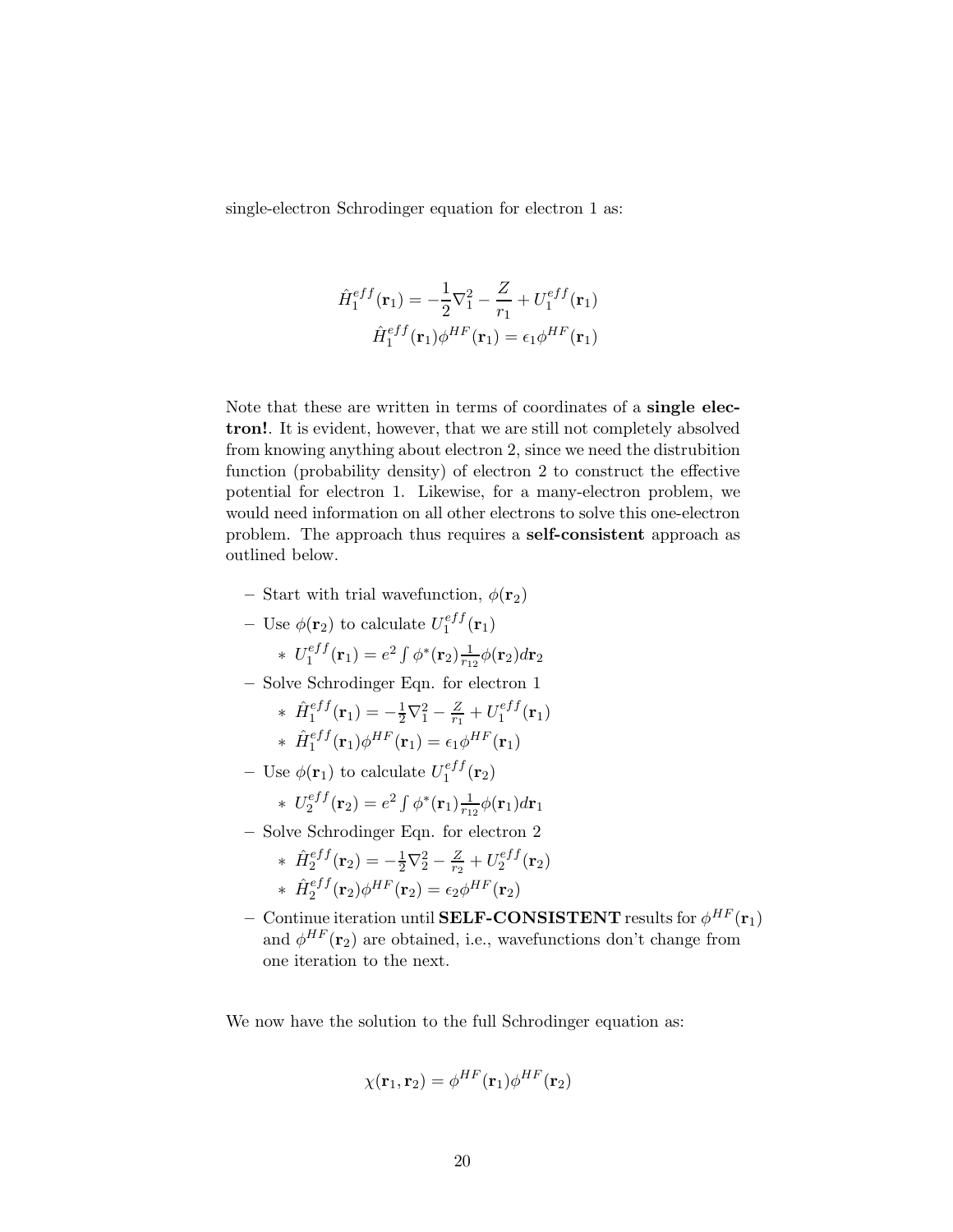We can calculate the Hartree-Fock energy using the full Hamiltonian as:

$$
E^{HF} = \int \phi^{HF*}(\mathbf{r}_{1}) \phi^{HF*}(\mathbf{r}_{2}) \left[ \frac{-1}{2} \left( \nabla_{1}^{2} + \nabla_{2}^{2} \right) - Z \left( \frac{1}{r_{1}} + \frac{1}{r_{2}} \right) + \frac{1}{r_{12}} \right] \phi^{HF}(\mathbf{r}_{1}) \phi^{HF}(\mathbf{r}_{2}) d\mathbf{r}_{1}\mathbf{r}_{2}
$$
  
=  $I_{1} + I_{2} + J_{12}$ 

Several terms are evident:

$$
I_1 = \int \phi^{HF*}(\mathbf{r}_1) \left[ -\frac{\nabla_1^2}{2} - \frac{Z}{r_1} \right] \phi^{HF}(\mathbf{r}_1) d\mathbf{r}_1
$$
  
\n
$$
I_2 = \int \phi^{HF*}(\mathbf{r}_2) \left[ -\frac{\nabla_2^2}{2} - \frac{Z}{r_2} \right] \phi^{HF}(\mathbf{r}_2) d\mathbf{r}_2 = I_1
$$
  
\n
$$
J_{12} = \int \phi^{HF*}(\mathbf{r}_1) \phi^{HF*}(\mathbf{r}_2) \frac{1}{r_{12}} \phi^{HF}(\mathbf{r}_1) \phi^{HF}(\mathbf{r}_2) d\mathbf{r}_1 d\mathbf{r}_2 \quad Coulomb\ Integral
$$

The  $I_1$  and  $I_2$  terms can be thought of as Helium ion energies.

For the Helium Atom, the ground state energies based on HF approach compare well to experiment:

$$
E_{HF} = -77.87eV
$$
  

$$
E_{expt} = -79.0eV
$$

What can we say about the orbital energies? Recall:

$$
\hat{H}_1^{eff}(\mathbf{r}_1)\phi^{HF}(\mathbf{r}_1) = \epsilon_1\phi^{HF}(\mathbf{r}_1)
$$
\n
$$
\epsilon_1 = \int \phi^{HF}(\mathbf{r}_1)\hat{H}_1^{eff}(\mathbf{r}_1)\phi^{HF}(\mathbf{r}_1)d\mathbf{r}_1
$$
\n
$$
= I_1 + J_{12} = E^{HF} - I_2
$$

If we consider that  $I_2$  (or  $I_1$ ) represents the energy of the Helium *ion*, the the orbital energy, let's say for electron 1 is: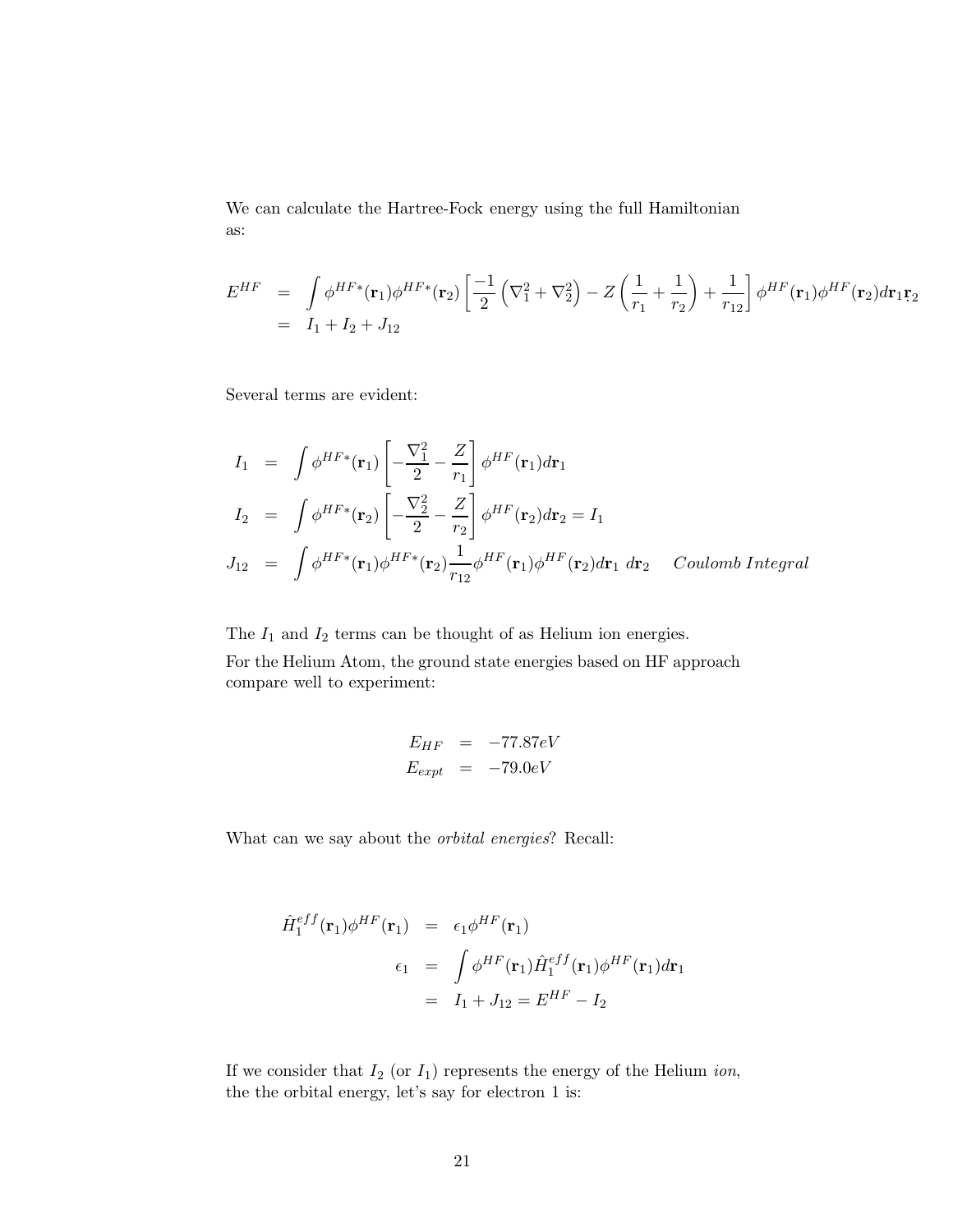$$
\epsilon_1 = E - I_2 = (Total \ He \ energy - energy \ of \ He \ ion)
$$
  

$$
\epsilon_1 \approx -(Ionization \ Energy) = -E_{ionization}
$$

This is known as Koopman's theorem, and it approximates ionization energies as orbital energies. Furthermore, it is the orbital energy of the highest occupied orbital that is associated with the ionization energy.

To a good approximation, the association of orbital energies to ionization energies provides a reasonable estimate for most systems. In certain cases, there are systematic errors which can be dealt with via correlation to experimental data. One must also bear in mind that the orbital energies will vary based on the form of the wavefunctions employed for the calculations. Correcting for electron correlation will also lead to differences.

Regarding the relationship between the orbital energies and the total energy of a particular electronic configuration of an atom, we can consider the sum of the two orbital energies,  $\epsilon_1$  and  $\epsilon_2$  for the He atom.

$$
\epsilon_1 + \epsilon_2 = I_1 + I_2 + 2J_{12} = E^{HF} + J_{12}
$$

Thus, a a simple sum of orbital energies overcounts the electronelectron repulsion since the orbital energies implicitly account for this via the effective Coulomb interaction with other "smeared-out" electrons. Thus, in terms of orbital energies, the total energy, in the Hartree-Fock approximation, is:

$$
E^{HF} = \epsilon_1 + \epsilon_2 - J_{12}
$$

The form of this expression corresponds to Equation 21.18 in Engel and Reid. Of course, in the present discussion we have not included electron correlation, which is included in Equation 21.18 of Engel and Reid (without proof).